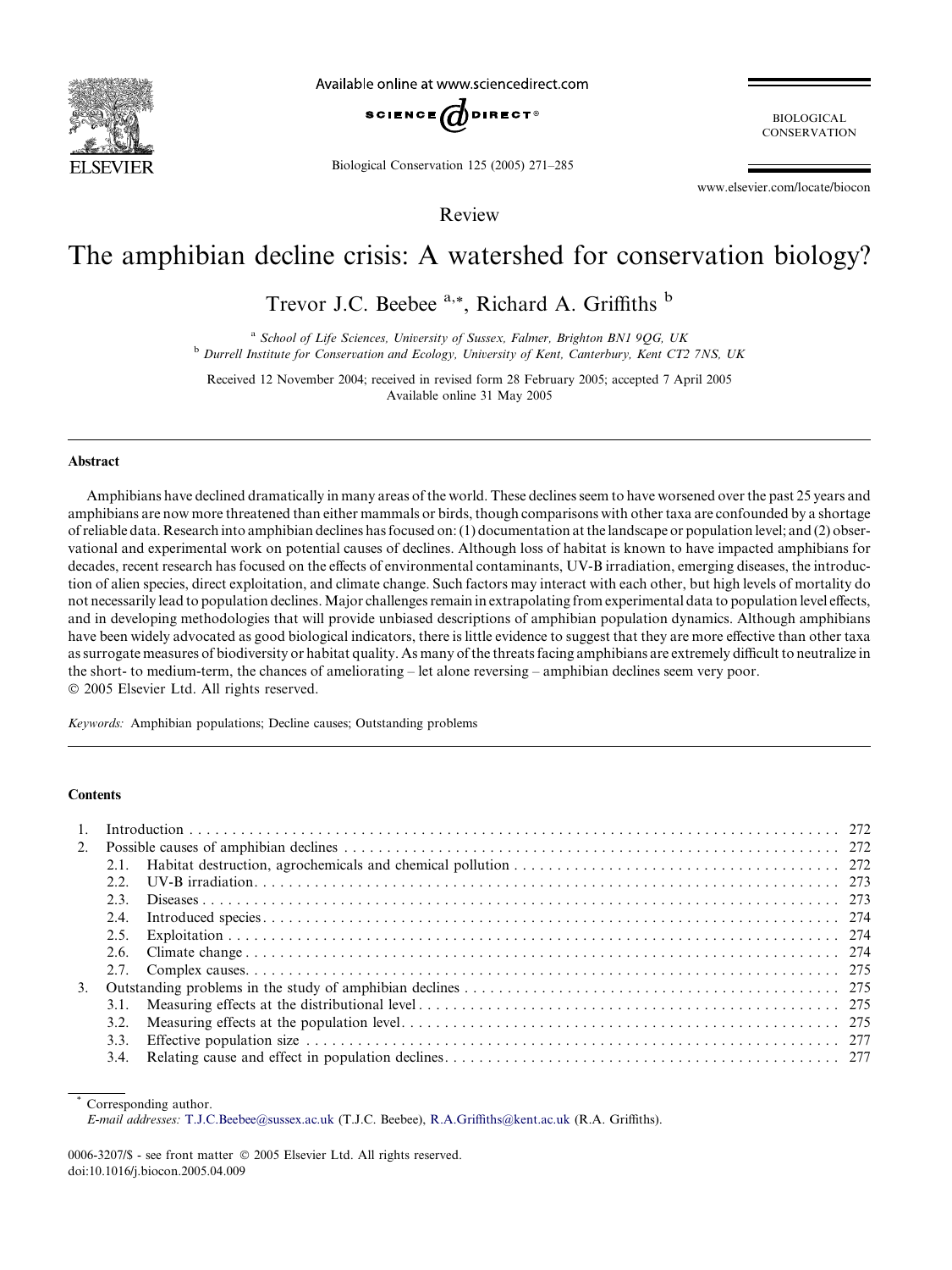## 1. Introduction

The discipline of conservation biology emerged specifically to understand, quantify and ameliorate the current biodiversity crisis (Soulé, 1986). Amphibians are playing an increasingly prominent role in this issue. The current era of research into amphibian declines followed the First World Congress of Herpetology in 1989 [\(Wake,](#page-14-0) [1991, 1998](#page-14-0)), though reports of declines go back at least 25 years before then ([Pechmann and Wilbur, 1994\)](#page-13-0). However, the Congress certainly precipitated an upsurge of interest as within a few years declines were reported for more than 500 amphibian species out of an estimated global total (at that time) of over 4000. A recent report from the IUCN's Global Amphibian Assessment indicates that as many as a third of amphibian species, now estimated at over 5700, have undergone severe declines or extinction ([Stuart et al., 2004\)](#page-14-0) and that neotropical montane, stream-associated species are at particular risk. The declines have various likely causes, but there has been widespread controversy about their significance ([Pechmann et al., 1991; Pechmann and Wilbur, 1994; Al](#page-13-0)[ford and Richards, 1999; Blaustein and Keisecker, 2002\)](#page-13-0). In this review we: (1) briefly summarize research on causative factors (more comprehensive reviews on this aspect have been published elsewhere); (2) discuss the difficulties of extrapolation from experiments revealing possible causes of decline to demonstrating effects at the levels of populations and geographic ranges; and (3) consider how the study of amphibian declines relates to wider biodiversity issues, and the prospects for preventing continued amphibian declines. It is, however, important to be clear about how amphibian declines are defined ([Green,](#page-12-0) [1997\)](#page-12-0). In particular, we can identify declines in numbers of populations at the relatively large scale of biogeographic range, and fine-scale declines of specific populations in terms of overall size. Both are important but, as we shall see, the methods appropriate for investigating them can differ substantially.

## 2. Possible causes of amphibian declines

# 2.1. Habitat destruction, agrochemicals and chemical pollution

Some reasons why amphibians decline have been understood for decades ([Collins and Storfer, 2003\)](#page-11-0). Temporal patterns of amphibian decreases reflect the major impact of habitat destruction in Europe during the mid-twentieth century, in contrast with more recent declines elsewhere [\(Houlahan et al., 2000](#page-12-0)). This conclusion has been contested, with the suggestion that global declines only began in the 1990s ([Alford et al., 2001](#page-11-0)), but intensive arable farming starting in the mid-20th century has destroyed much habitat in the northern hemisphere and led to general reductions of many species [\(Kolozs](#page-12-0)[vary and Swihart, 1999; Ray et al., 2002\)](#page-12-0). Road traffic also impacts significantly on amphibians, particularly during migrations to breeding sites [\(Hels and Buchwald,](#page-12-0) [2001\)](#page-12-0). A general difficulty with assessing the effects of habitat destruction is measuring the full consequences over time and space. [Findlay and Bourdages \(2000\)](#page-11-0) demonstrated that although negative consequences of road construction on amphibian populations were typically manifest within eight years, the full effects could take several decades to develop. Similarly, amphibian species richness in Ontario (Canada) ponds was heavily influenced by forest cover and road density, the effects of which were felt up to thousands of metres from the ponds ([Houlahan and Findlay, 2003](#page-12-0)). ''Long-range'' consequences of habitat alteration will probably often lead to an underestimation of the significance of habitat destruction.

Concordant with habitat destruction has been the widespread use of fertilisers and pesticides that have also had deleterious consequences. Unlike the effects of habitat change that have been known for at least 100 years, our understanding of the effects of chemicals on amphibians is comparatively recent [\(Collins and Storfer,](#page-11-0) [2003\)](#page-11-0). Atrazine, a widely applied herbicide, may cause feminisation of frogs at extremely low concentrations (<1 part per billion in pond water; [Hayes et al.,](#page-12-0) [2002a,b\)](#page-12-0). If confirmed in other species and systems, these results could have serious ecological and economic consequences. Proving deleterious effects of pesticides at the population (as opposed to the laboratory, field enclosure or mesocosm) level is a difficult problem, but increasingly sophisticated analyses taking account of historical pesticide application data have strongly linked organophosphates and carbamates with the declines of four Californian anurans ([Davidson, 2004\)](#page-11-0). Another potential hazard to amphibians is acid precipitation. Amphibian embryos and larvae are vulnerable to both direct and indirect effects of low pH, but although local effects have been reported there is no evidence to link acidification with widespread amphibian declines ([Vertucci and Corn, 1997](#page-14-0)). Indeed, none of these factors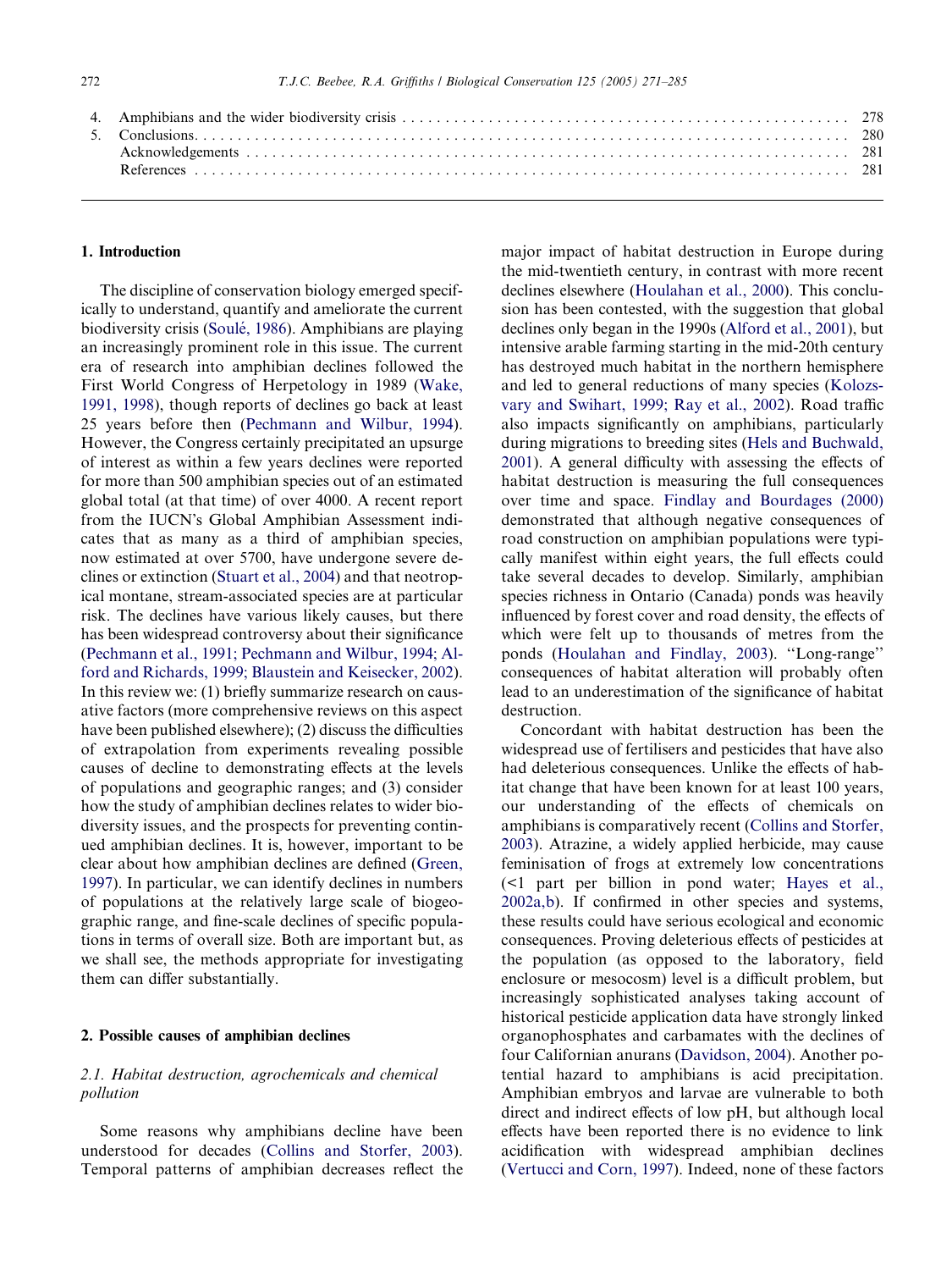readily account for the recent declines that have often been in areas apparently remote from human influence. In recent years, attention has therefore shifted to five other possible culprits: increased exposure to ultraviolet radiation, emerging diseases, the spread of alien species, direct exploitation and climate change.

# 2.2. UV-B irradiation

Anthropogenic ozone depletion has significantly increased UV-B (280–315 nm wavelength) radiation at ground level in high latitudes. UV-B has multiple effects on ecosystems, some harmful and some beneficial to individual organisms [\(Paul and Gwynn-Jones, 2003\)](#page-13-0). Experiments in natural ponds, mostly in mountainous regions of North America, implicated increases in UV-B radiation as a possible cause of amphibian declines. Embryos of some species survived much better when shielded from UV-B than when exposed to current ambient levels [\(e.g., Blaustein et al., 1994\).](#page-11-0) Similar damaging effects of elevated UV-B have also been observed in the laboratory, including with European species (e.g., [Pahkala et al., 2003a](#page-13-0)). Furthermore, satellite-based measures of UV radiation levels at 20 sites in Central and South America recorded increases between 1979 and 1998 that were greatest in areas where amphibian declines have been most severe [\(Middleton et al.,](#page-13-0) [2001](#page-13-0)). However, embryos and larvae of many declining species in tropical rainforests are not exposed to UV-B in the same way as those reproducing in the open mountain pools and lakes of temperate countries. Another problem with attributing declines to increases in UV-B radiation is that moderate concentrations of dissolved organic matter (DOM) ameliorate the effects of UV-B below the water surface. One recent study suggests that eggs and larvae in the majority of breeding sites used by amphibians in North American mountain regions are well protected by the DOM ([Palen et al., 2002](#page-13-0)). Nevertheless, the significance of increased UV-B radiation in amphibian declines remains uncertain, and ongoing conflicts over methodologies, analysis and interpretation of available data show no sign of waning (e.g., [Kats et al.,](#page-12-0) [2000, 2002; Cummins, 2002; Blaustein et al., 2003;](#page-12-0) [Heyer, 2003; Licht, 2003\)](#page-12-0). As is often the case with amphibian responses to other anthropogenic factors, it seems likely that responses to UV-B – as well as interactions between UV-B and other agents of decline – vary considerably between species, regions and microclimates.

# 2.3. Diseases

Dramatic mass mortalities observed in some declining amphibian populations have provided evidence that diseases may play a significant role in some species and regions (e.g., [Cunningham et al., 1996; Berger et al.,](#page-11-0) [1998; Lips, 1999; Daszak et al., 2003\)](#page-11-0). Ranaviruses (Iridoviridae) cause high levels of mortality in tiger salamanders (*Ambystoma tigrinum*) but populations usually recover afterwards [\(Jancovich et al., 1997,](#page-12-0) [2001](#page-12-0)). The genome of this virus is now completely sequenced, and there is no evidence of long-term persistence of viral particles outside salamanders [\(Collins](#page-11-0) [et al., 2004](#page-11-0)). Ribeiroia ondatraeis is a trematode worm that causes leg deformities in frogs. Increased eutrophication favours the snails that provide a secondary host for this parasite ([Johnson et al., 2002; Johnson and](#page-12-0) [Chase, 2004](#page-12-0)). In this situation, changes in water quality caused by human activities have altered community structures, and thus predation patterns, to favour snails (Planorbella species) exclusively used as first intermediate hosts by R. ondatraeis. In this case, there is no evidence that amphibian populations with high incidences of parasite-caused deformities are undergoing declines, but such subtle effects might well be important in other host–pathogen and host–parasite systems. Complex interactions such as this might explain why outbreaks of disease are often not simply relatable to local presence or absence of pathogens. Saprolegniaceous fungi can cause high levels of egg mortality in amphibians and in this case there may be synergistic effects between fungal infection and UV-B ([Kiesecker and Blaustein, 1995\)](#page-12-0). However, the taxonomy of these fungi is confused, and different amphibian species may be vulnerable to different strains of Saprolegnia ([Robinson et al., 2003\)](#page-13-0). Undoubtedly the most worrying pathogen so far discovered, however, is a chytrid fungus Batrachochytrium dendrobatidis. This has been implicated in mass mortalities and population declines of amphibians in the Americas, Europe, Australia and New Zealand ([Berger et al.,](#page-11-0) [1998](#page-11-0)). It attacks the skin of post-metamorphic amphibians and causes death by impairing cutaneous respiration and osmoregulation. Disease outbreaks may follow either: (1) a weakened immune response in the amphibians caused, perhaps, by another stressor; or (2) an increased virulence of the pathogen. A molecular study on the phylogeography of the chytrid fungus indicated that the recent spread of a new, virulent clone may be responsible for its dramatic effects ([Morehouse et al.,](#page-13-0) [2003](#page-13-0)). Nevertheless, there are some perplexing aspects of chytrid infection that do not sit easily with a universal destructor of amphibians. In Australia, chytrid infection rate during 1994–1998 was higher in a species that has not declined (Litoria wilcoxii) than in a sympatric species (Taudactylus eungellensis) that had declined dramatically, purportedly due to chytridomycosis, during the 1980s ([Retallick et al., 2004\)](#page-13-0). Furthermore, infected specimens of T. eungellensis survived as well as uninfected specimens in the field. Rana catesbeiana may also carry the pathogen without showing clinical signs of chytridiomycosis ([Daszak et al., 2004\)](#page-11-0). Evidently there is substantial interspecific and intraspecific variation in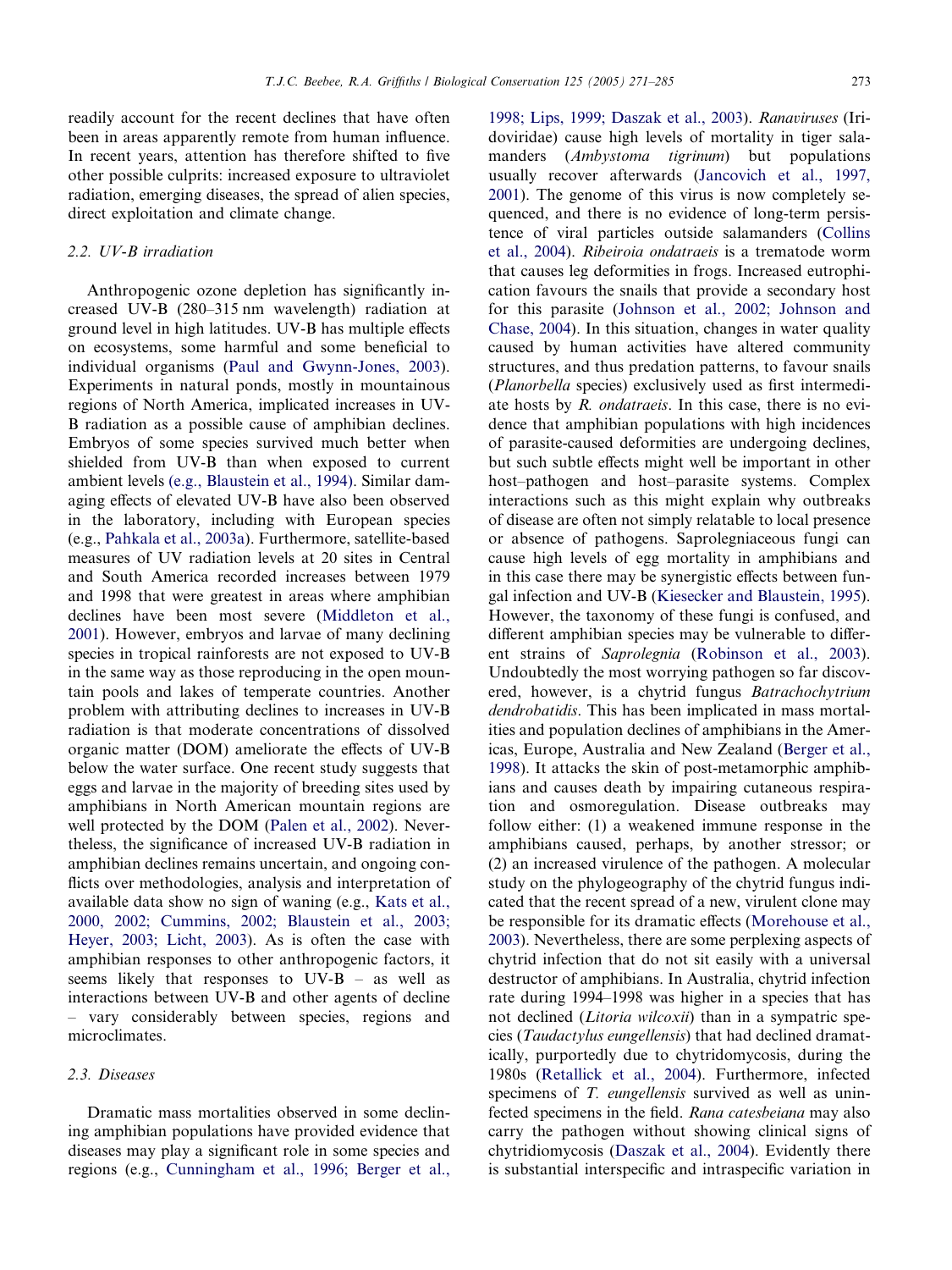susceptibility to this pathogen, and interaction with other factors may be critical to its epidemiology. Chytrid fungi might therefore be responsible for some amphibian population declines, but it remains uncertain as to whether they are primary or secondary causes.

# 2.4. Introduced species

Evidence for alien species impacting on amphibian populations is based on two types of study: (1) negative correlations between alien predators and amphibians; and (2) experiments on the mechanisms by which aliens affect amphibians. Declines and local extinctions have been variously ascribed to introduced fish, other amphibians such as bullfrogs R. catesbeiana and cane toads Bufo marinus, and crayfish ([Kats and Ferrer,](#page-12-0) [2003\)](#page-12-0). Competition and predation generate the most obvious effects, causing reduced growth or survivorship, or alterations in behaviour or habitat use. Eggs and larvae are usually the most vulnerable stages, but even with very high levels of mortality, density dependence may still permit coexistence [\(Vonesh and De la Cruz, 2002\)](#page-14-0). However, a well-studied example with clear population effects concerns the introduction of trout, for sporting purposes, into mountain lakes in the Californian Sierra Nevada range. These fish precipitated a major decline in mountain yellow legged frogs R. muscosa, which also use permanent water bodies, by predation of their larvae ([Knapp and Matthews, 2000\)](#page-12-0). By disrupting metapopulation structure, it is likely that the fish introductions ultimately also caused the demise of frog populations even in sites lacking the new predators. This also provides one of the few examples where a decline hypothesis has been tested empirically, with considerable success. Removal of trout from some lakes has resulted in rapid recovery of R. muscosa populations ([Vredenberg, 2004\)](#page-14-0).

Another danger of introduced species concerns the pathogens they can bring with them. It has been disconcerting to discover that the North American bullfrog, R. catesbeiana, is an effective carrier of chytridomycosis ([Daszak et al., 2004\)](#page-11-0). This large frog has become established in many parts of the world well outside its natural range.

Hybridization is another problem. In Switzerland and in southern England, introduced Italian crested newts (Triturus carnifex) have hybridized with native northern crested newts  $(T. \text{cristatus})$ , but the impacts on populations appear to be local rather than regional ([Arntzen and Thorpe, 1999; Brede et al., 2000\)](#page-11-0). On the other hand, introduced marsh frogs R. ridibunda have replaced the related water frog R. lessonae in several areas of western and central Europe, and probably this is at least partly a result of complex genetic consequences of hybridisation [\(Vorburger and Reyer, 2003\)](#page-14-0). Due to hybridogenesis, in which the *lessonae* genome is lost in hybrid frog germ lines prior to meiosis, hybridisation favours increasing numbers of R. *ridibunda* in situations where the incoming ridibunda genomes are novel (i.e., have not been clonally cycled many times through the fertile hybrid R. esculenta, with consequent loss of viability). This is exactly the situation in places where R. ridibunda has been introduced.

# 2.5. Exploitation

Humans have long exploited amphibians, particularly the larger species, as a food resource in many parts of the world. Although this is undoubtedly the most substantial direct impact of human predation, others include collection for the pet trade, education and medical research, use as bait by anglers, and even conversion into leather as fashion accessories [\(Jensen and Camp,](#page-12-0) [2003\)](#page-12-0). Tens of millions of amphibians, mostly large frog species, are sacrificed for food each year. Only a tiny proportion of this consumption is supported by captive breeding or farming enterprises. The bulk is a result of collection, much of it illegal, from wild populations in Asia. Although local population declines have been documented in areas of intense harvesting, there is little information about long-term or large-scale consequences.

#### 2.6. Climate change

Recent changes in the global climate might impact adversely on amphibian populations. Global mean temperature rose by about  $0.6\degree C$  over the past 100 years with an accelerating trend since the 1970s, and there is increasing evidence for multiple effects of climate change on wildlife and ecosystems (e.g., [Walther et al., 2002;](#page-14-0) [Parmesan and Yohe, 2003\)](#page-14-0). There is currently no evidence that climate change has led to tolerance limits in temperature or moisture being exceeded in amphibians ([Carey and Alexander, 2003\)](#page-11-0). There have, however, been detectable effects of climate change on breeding phenology although the extent of this varies between studies [\(Table 1\)](#page-4-0). These differences may represent real variation between species and regions, or may be a function of different methodologies or study timeframes. Asynchronous changes in phenology might alter predation rates and thus disadvantage particular species within communities. The golden toad (B. periglenes) of the Costa Rican rainforest disappeared completely at the end of the 1980s and has not been seen since ([Pounds](#page-13-0) [et al., 1997\)](#page-13-0). Many species of this rainforest biota declined over the past 20 years and several taxa previously restricted to lower altitudes have ascended higher into the mountains. It seems that warmer sea surface temperatures in the Pacific have caused thermal uplift in the atmosphere, such that cloud formation over the Costa Rican mountains is higher than in earlier decades. The forest has consequently become drier, and amphibian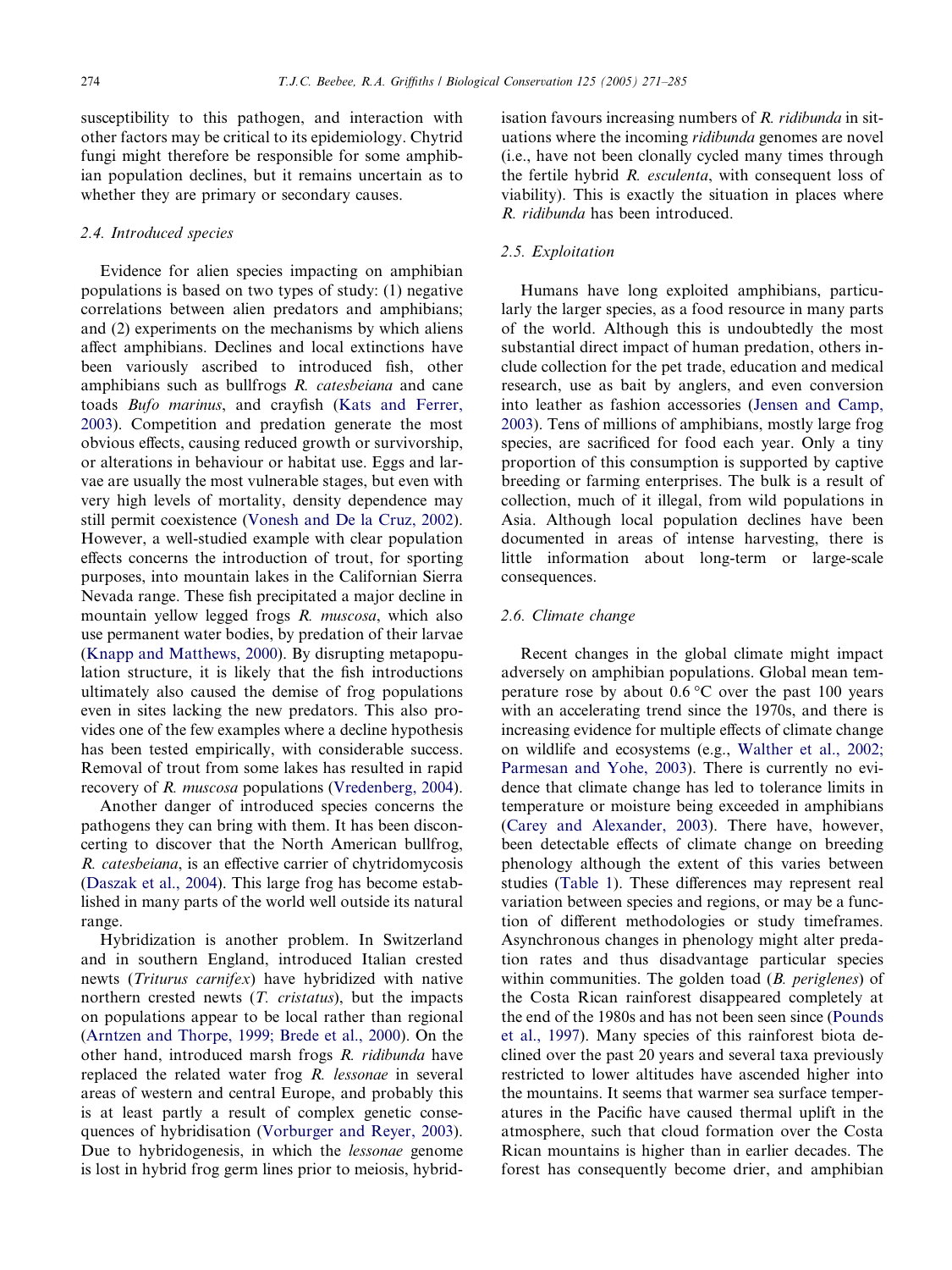<span id="page-4-0"></span>Table 1 Summary of studies on long-term changes in breeding phenology in amphibians

| Species                                 | Time frame | Location   | Breeding  |
|-----------------------------------------|------------|------------|-----------|
| Triturus vulgaris <sup>1</sup>          | 1978–1994  | England    | Earlier   |
| <i>Triturus helveticus</i> <sup>1</sup> | 1978-1994  | England    | Earlier   |
| Triturus cristatus <sup>1</sup>         | 1978-1994  | England    | Earlier   |
| Rana esculenta <sup>1</sup>             | 1978-1994  | England    | Earlier   |
| Bufo calamita <sup>1</sup>              | 1978-1994  | England    | Earlier   |
| Rana temporaria <sup>1</sup>            | 1978-1994  | England    | No change |
| Bufo bufo $^2$                          | 1980-1998  | England    | No change |
| Bufo boreas <sup>3</sup>                | 1980-2000  | USA        | No change |
| Rana cascadae <sup>3</sup>              | 1980-2000  | USA        | No change |
| <b>Bufo</b> fowleri <sup>3</sup>        | 1980-2000  | Canada     | No change |
| Pseudacris crucifer <sup>3</sup>        | 1980-2000  | USA        | No change |
| Pseudacris crucifer <sup>3</sup>        | 1900-1999  | <b>USA</b> | Earlier   |
| Rana sylvatica <sup>4</sup>             | 1900-1999  | USA        | Earlier   |
| Rana catesbeiana <sup>4</sup>           | 1900-1999  | USA        | No change |
| Hyla versicolor <sup>4</sup>            | 1900-1999  | USA        | Earlier   |
| Bufo americanus <sup>4</sup>            | 1900-1999  | USA        | No change |
| Rana clamitans <sup>4</sup>             | 1900-1999  | <b>USA</b> | No change |

Data from Beebee  $(1995)^1$ , Reading  $(1998)^2$ , Blaustein et al.  $(2001)^3$ , Gibbs and Breisch  $(2001)^4$ .

breeding less successful ([Pounds et al., 1999](#page-13-0)). However, the recent climate patterns are not unprecedented and there is no evidence that similar conditions within the past 50 years led to amphibian declines ([Alexander](#page-10-0) [and Eischeid, 2001](#page-10-0)). It is therefore uncertain as to whether recent climate change is a significant cause of amphibian declines. [Carey and Alexander \(2003\)](#page-11-0) make recommendations to address this issue, by suggesting improved methodologies to investigate climate change as an agent of amphibian declines.

## 2.7. Complex causes

The ''context dependency'' ([Blaustein and Keisecker,](#page-11-0) [2002](#page-11-0)) of factors involved in amphibian declines is currently receiving increasing attention. A combination of reduced precipitation, consequent increased exposure to UV-B in shallow pools and high infestation with pathogenic fungus has been suggested as a complex cause of B. boreas declines ([Kiesecker et al., 2001\)](#page-12-0). Habitat destruction and pesticide drift from nearby agricultural areas were implicated as the main causes of amphibian declines in California, with weak evidence of UV-B and no evidence of climate change effects ([Davidson et al., 2001, 2002](#page-11-0)). Developmental abnormalities in wood frog (R. sylvatica) tadpoles, caused primarily by trematode infections, were strongly enhanced by pesticides in agricultural run-off ([Kiesecker, 2002\)](#page-12-0). Low pH (4.5) acting synergistically with UV-B sharply reduced the survival of common frog (R. temporaria) tadpoles in a north Swedish population, but there were no significant effects on a southerly population with a history of exposure to low pH [\(Pahkala et al., 2003b\)](#page-13-0). We should not be surprised that these complex studies

are more realistic than those focusing on single putative agents of decline, and they certainly give a good idea of the difficulties faced when dealing with wild populations. Clearly, multifactorial approaches to testing agents of decline will continue to play a prominent role in future studies [\(Storfer, 2003](#page-13-0)).

# 3. Outstanding problems in the study of amphibian declines

# 3.1. Measuring effects at the distributional level

The overall significance of amphibian declines is manifest at the geographical range scale. Determining trends across a range requires an estimation of numbers of occupied sites at the landscape level [\(Green, 1997\)](#page-12-0), usually with substantial resource implications due to the amount of effort involved. It is nevertheless essential because instability – or even declines – of local populations may not be reflected in overall changes at larger geographic scales. Green frog R. clamitans populations, for example, showed local instabilities but no overall trends across a larger spatial scale ([Hecnar and M](#page-12-0)'Clos[key, 1997](#page-12-0)). Estimates of overall distributional changes are very sensitive to survey effort and require multipleyear resurveys for high confidence [\(Skelly et al., 2003\)](#page-13-0). For relatively rare species it may be possible to assess range scale effects directly, by intensive survey over many years (e.g., [Buckley and Beebee, 2004](#page-11-0)). For more widespread species, methods have been developed to estimate site occupancy using techniques analogous to mark-recapture for estimating individual population sizes [\(MacKenzie et al., 2002\)](#page-13-0). This approach has been developed by [Royle \(2004\)](#page-13-0) to allow for varying abundance levels (not just presence or absence) when recording anuran calls. In a recent application of the [MacKenzie et al. \(2002\)](#page-13-0) method with call surveys for four species of European anurans, [Pellet and Schmidt](#page-13-0) [\(2005\)](#page-13-0) showed that multiple (up to six) visits to each site were needed to establish presence or absence of three species with high confidence. The fourth species was too rare to make a robust assessment. This gives some idea of the high workload needed to assess potential declines at the range scale.

## 3.2. Measuring effects at the population level

A second aspect of the assessment of amphibian declines is the accurate measurement of changes in the sizes of individual populations. Obtaining quantitative data for this more finely scaled type of analysis has proved difficult in amphibians for several reasons ([Green, 1997](#page-12-0)). A non-trivial issue is how to define a population in the first place. For pond-breeding species it has been common practice to treat breeding assemblages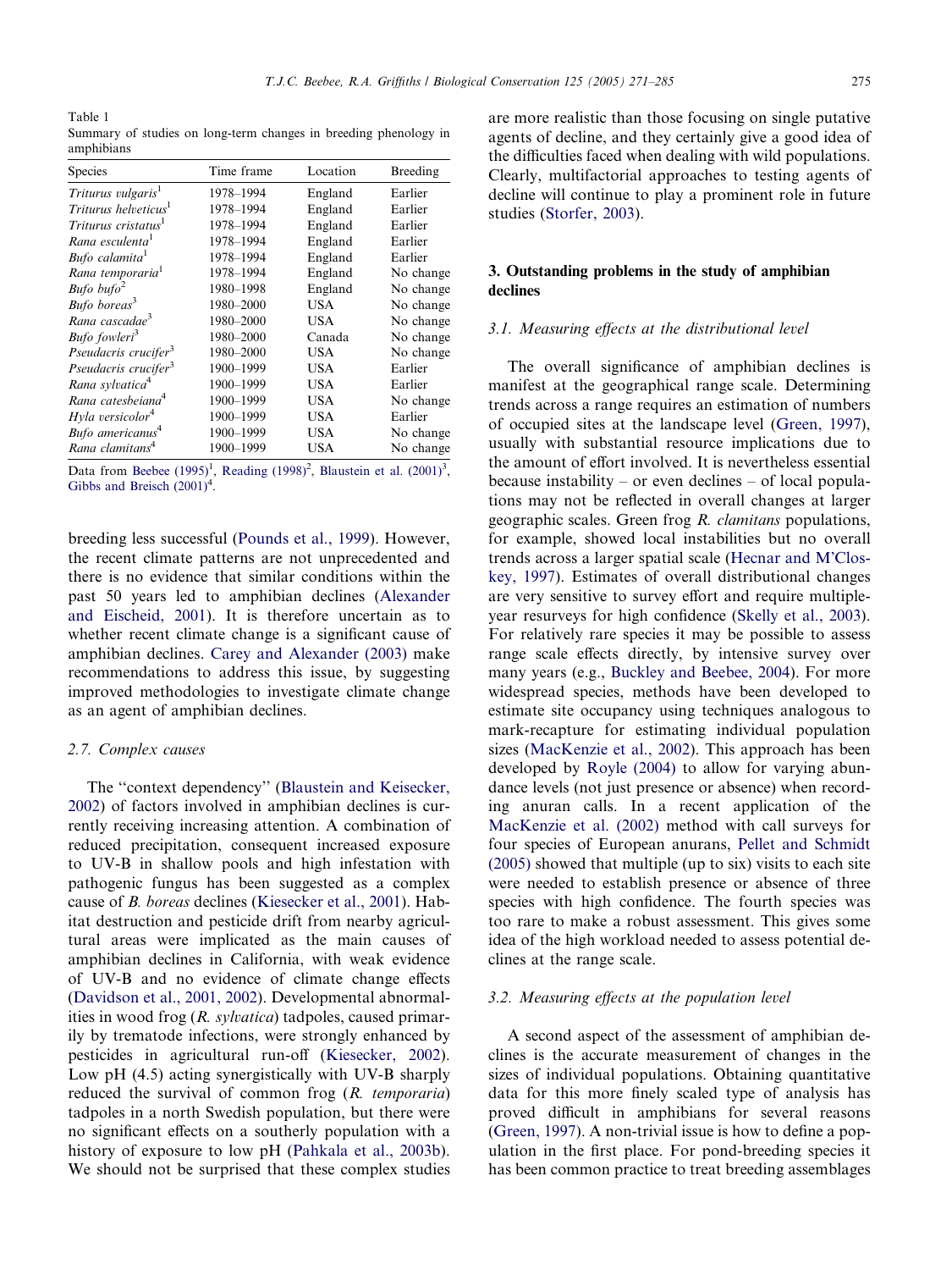as populations (i.e., pond  $=$  population), and that has been the case in many of the studies discussed below. However, this is obviously unsafe in many situations, for example in habitats where multiple temporary ponds occur in close proximity. [Petranka et al. \(2004\)](#page-13-0) showed that for two North American species (Ambystoma maculatum and R. sylvatica) there was often a lack of demographic independence among clusters of ponds a few hundred metres apart, and genetic studies are arriving at similar conclusions. Gene flow among bullfrog (R. catesbeiana) breeding ponds in Canada, and common frog (R. temporaria) breeding ponds in Britain, is so high over distances of several kilometres ([Austin et al., 2004;](#page-11-0) [Brede and Beebee, 2004](#page-11-0)) that individual pond assemblages cannot meaningfully be treated as discrete populations. This problem is of course even more difficult with respect to stream breeding and fully terrestrial species, and these constitute the majority of amphibians globally. Amphibian populations may behave as metapopulations with boundaries that are difficult to delimit. Of course, breeding aggregations will remain valuable as sampling sites, but assessing demographic trends will need to take account of population structure in ways that will vary substantially among species.

A second major problem arises because many amphibians display wide natural fluctuations in population size over time. Frogs and salamanders in South Carolina, for example, showed substantial variations in both numbers of breeding adults and annual recruitment between 1979 and 1990 [\(Pechmann et al., 1991\)](#page-13-0), suggesting that short-term 'snap-shot' surveys may be misleading. If amphibians breed repeatedly but have intermittent reproductive success, then populations may display short periods of rapid recruitment followed by longer periods of gradual decline. This suggests that a population can be declining for most of the time, yet remain stable in the long-term [\(Pechmann and Wilbur, 1994; Alford and](#page-13-0) [Richards, 1999\)](#page-13-0). Three common frog (R. temporaria) populations in Switzerland all followed this model over a 23–28 year period, and only one population – which was suffering predation from introduced fish – really declined over the same timeframe ([Meyer et al., 1998\)](#page-13-0). However, a meta-analysis of amphibian population fluctuations showed that life history mode, family and latitude were all predictors of variation in population size ([Marsh, 2001\)](#page-13-0). Variation in the fluctuation of population size over time decreased in the order: pondbreeding species, stream-breeding species, terrestrial species, suggesting (for example) that land-dwelling salamanders display more stable populations than aquatic frogs ([Green,](#page-12-0) [2003\)](#page-12-0). Contrary to earlier work, this study indicated that relatively long periods of decline compensated for by short periods of rapid recruitment are not universal properties of amphibian populations. Indeed, most species do not show this pattern. It follows that the ease of interpreting declines in population size with respect to long-term threat varies among species. Certainly for most pondbreeding amphibians, however, populations need to be monitored for multiple generations before trends can be reliably detected [\(Blaustein et al., 1994\).](#page-11-0)

The practicalities of monitoring amphibian populations over time also constitutes a substantive problem, yet adequate monitoring is vital both for detecting declines and measuring any recoveries subsequent to conservation efforts. Amphibian populations are usually censused at one of three levels: presence–absence, relative abundance or estimates of actual population size. As discussed above (measuring effects at the distributional level), presence–absence surveys are useful for determining changes in distribution patterns and num-bers of populations [\(Green, 1997\)](#page-12-0), but  $-$  by definition – yield no information about trends within individual populations. Measuring relative abundance of amphibians involves counting individuals or scoring populations on an ordinal scale. Search effort may be standardized by using time-constrained or area-constrained protocols (e.g., transects or quadrats) and population densities may be obtained [\(Heyer et al., 1994; Griffiths et al.,](#page-12-0) [1996\)](#page-12-0). In Britain, for example, a night count by torchlight is the most widely used general survey method for newts (e.g., [Griffiths and Raper, 1994; Cooke,](#page-12-0) [1995\)](#page-12-0). Surveying for male advertisement calls (e.g., [Bridges and Dorcas, 2000; Crouch and Paton, 2002](#page-11-0)) and counting spawn clumps or strings (e.g., [Crouch](#page-11-0) [and Paton, 2000\)](#page-11-0) also fall into this category. However, all methods that involve making simple counts of amphibians have limitations in terms of how the resulting data may be interpreted (e.g., [Buckley and Beebee,](#page-11-0) [2004\)](#page-11-0). The main problem lies with the lack of control over detection probabilities that is inherent in such studies. The probability of detection of an amphibian varies between recorders, between habitats and between time periods. Unless this can be quantified, extrapolating from simple counts even to relative population size estimates is highly problematical, and this may confound the analysis of population trends even within long-term data sets that have been collected in a standardized way ([Schmidt, 2003, 2004a\)](#page-13-0). In addition to this general issue, there may also be problems with specific methods that use indices of population size. For example, it is not straightforward to relate calling males to population size ([Shirose et al., 1997\)](#page-13-0), and spawn counts may vary according to the proportion of females choosing to breed in any one season as well as to changes in the actual population size ([Denton and Beebee, 1993](#page-11-0)).

When it is combined with demographics, estimating actual population size is the highest level of census and the one that provides the most useful data for analysing long-term population trends. In some cases it may be possible to achieve this using a complete census in which every individual in the population is identified or counted (e.g., in very small pools). More often,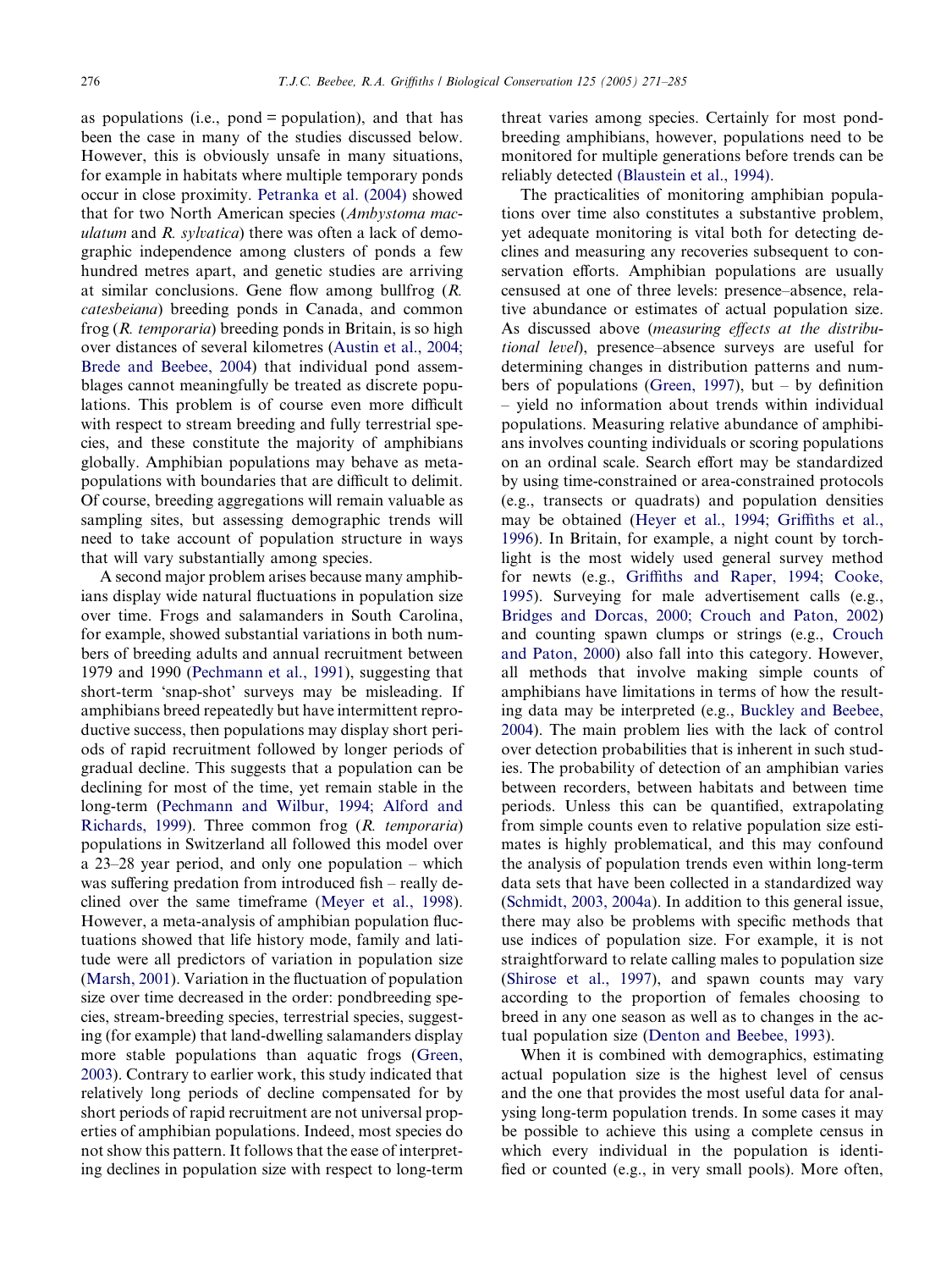however, an incomplete census is undertaken that requires extrapolation from a sample. Such a sample may be obtained from a series of quadrats or transects placed randomly within a habitat, and the actual population size estimated by extrapolating up to the total area of habitat available. However, amphibians often have contagious distributions even within superficially homogenous areas of habitat that may make such extrapolations tenuous, and this method still suffers from the detection probability issues described above. Incomplete censuses that utilize mark–release–recapture (MRR) methods, distance sampling or Bayesian approaches provide the most informative data on population size ([Schmidt, 2003, 2004a](#page-13-0)). Such methods can control for variation in detection probabilities and allow the attachment of confidence limits to population estimates. Although MRR models make explicit assumptions about the properties of the data, it is possible to test these assumptions using goodness-of-fit tests, and arrive at a model that provides an optimum fit to the data. This is a major advantage of MRR over census methods based on simple counts, which make implicit assumptions that cannot be tested. On the down side, it will often be impractical to carry out a detailed mark–recapture analysis at large spatial scales for logistical reasons, and where the data that informs conservation decision-making is collected largely by teams of volunteers (e.g., Britain), the methodologies may be too unwieldy to implement.

An altogether different approach to estimating species abundance is based on the combined use of resource selection functions (RSFs) and geographical information systems (GIS). This method is habitat-based, and relies on a thorough knowledge of habitat requirements to estimate the probability of species presence and thus population density ([Boyce and McDonald, 1999](#page-11-0)). However, this technique has substantial difficulties for amphibians because they often require complex combinations of aquatic and terrestrial habitats. It also assumes equilibrium population dynamics, and the method may be difficult to apply where declines are occurring rapidly, especially where these are diseasemediated with no concurrent change in habitat.

#### 3.3. Effective population size

Assuming it is possible to obtain a meaningful estimate of actual (census) population size  $(N_c)$  for an amphibian species, a further issue arises concerning the value of such data for conservation planning ([Green,](#page-12-0) [1997](#page-12-0)). A measure of the genetically effective population size  $(N_e)$  may be much more useful for analysing the viability of a population than either breeding numbers or census population size estimates, because  $N_e$  more accurately reflects the evolutionary potential of a population. Unfortunately, it is even more difficult to

| Table 2                    |  |
|----------------------------|--|
| Amphibian $N_e/N_c$ ratios |  |

| <b>Species</b>                   | $N_e/N_c$       | Reference                     |
|----------------------------------|-----------------|-------------------------------|
| Bufo marinus                     | $0.016 - 0.088$ | Esteal and Floyd<br>(1986)    |
| Bufo bufo                        | $0.007 - 0.012$ | Scribner et al.<br>(1997)     |
| Bufo calamita                    | $0.02 - 0.19$   | Rowe and Beebee<br>(2004)     |
| Rana pipiens                     | $0.01 - 0.67$   | <b>Merrell</b> (1968)         |
| Rana sylvatica                   | $0.21 - 0.81$   | Berven and Grudzien<br>(1990) |
| Geocrina alba/G. vitellina       | c.1.0           | Driscoll (1999)               |
| Triturus cristatus/T. marmoratus | $0.09 - 0.16$   | Jehle et al. $(2001)$         |

estimate  $N_e$  than it is to estimate  $N_c$ , but it is well known that  $N_e$  tends to be much smaller than  $N_c$  ([Frankham,](#page-12-0) [1995](#page-12-0)) and this is certainly true for most amphibians (Table 2). This means that many amphibian populations have very small effective population sizes, commonly less than 100 [\(Funk et al., 1999\)](#page-12-0). This in turn makes amphibian populations especially susceptible to loss of genetic diversity by random drift, and ultimately to the effects of inbreeding depression and high genetic load ([Frankham et al., 2002; Rowe and Beebee, 2003\)](#page-12-0). Conservation measures for declining amphibian populations will need to take account of this vulnerable type of population structure, especially in fragmented landscapes where the risks of population isolation are tending to increase.

Molecular genetic methods are increasingly used for the estimation of  $N_e$ , though the best ones have the disadvantage of requiring two population samplings taken at least one generation apart (e.g., [Waples, 1989; Wang](#page-14-0) [and Whitlock, 2003\)](#page-14-0). However, genetic analyses with highly polymorphic markers such as microsatellites can provide valuable information about recent population trends based on single population samplings. Changes in  $N_e$  generate transient increases or decreases in expected heterozygosity, relative to allele numbers, during population bottlenecks or increases, respectively ([Cornuet and Luikart, 1996\)](#page-11-0). Empirical tests comparing levels of heterozygosity excess and known bottleneck history in British natterjack toad populations demonstrated a high level of congruence [\(Beebee and Rowe,](#page-11-0) [2001](#page-11-0)). The heterozygosity excess persists until a new equilibrium is reached and thus can only detect bottlenecks over a relatively short time period  $(0.2-4.0 N_e)$  generations), though this should make it particularly useful in the context of recent and severe population declines.

## 3.4. Relating cause and effect in population declines

Despite the results of elaborate field and laboratory experiments, and correlative work between amphibian abundances and environmental characteristics, relating this information to effects at the population level remains a major challenge and a source of ongoing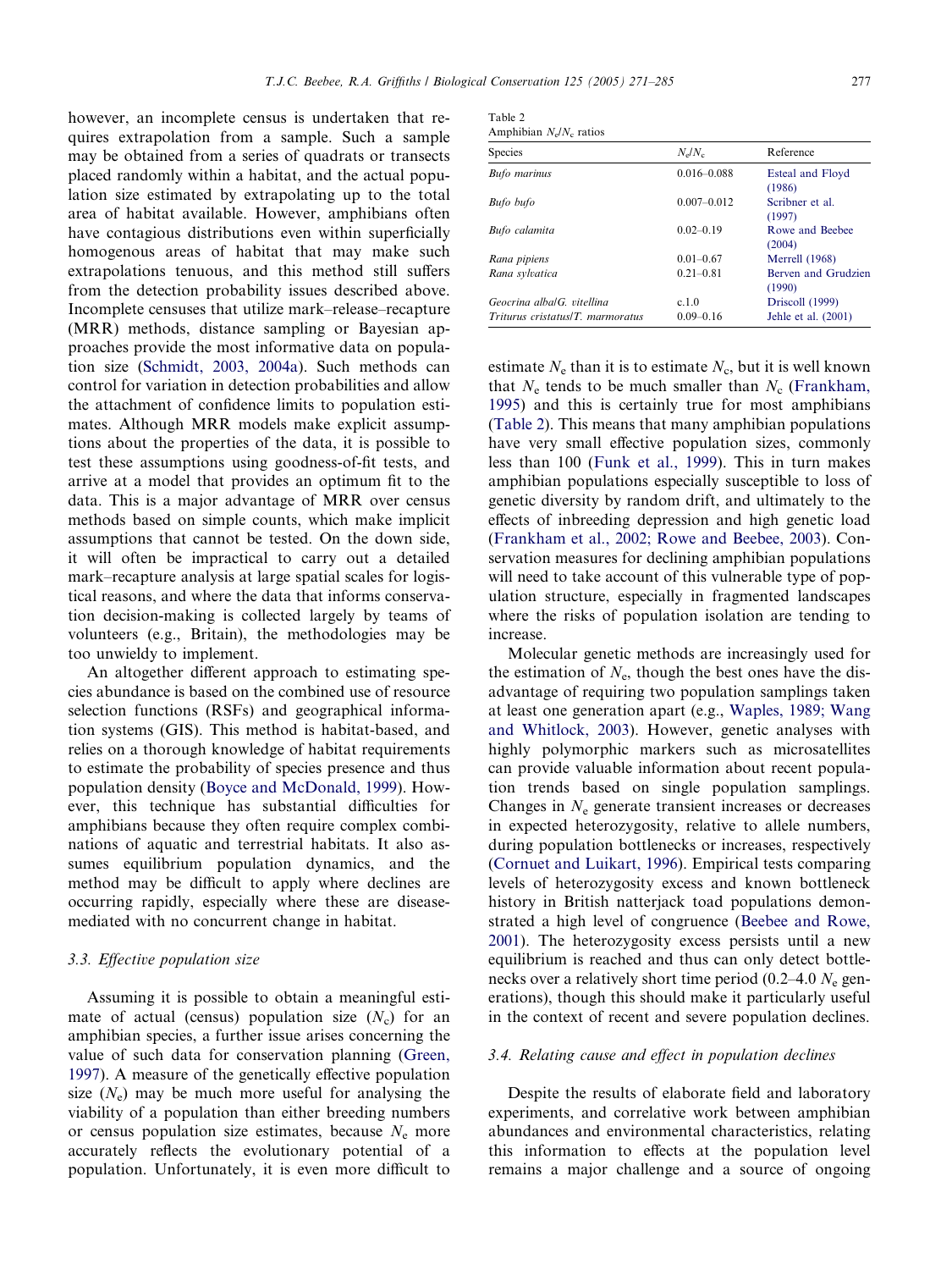debate [\(Sih et al., 2004a,b; Schmidt, 2004b](#page-13-0)). For example, does the fact that elevated UV-B significantly reduces embryonic survival of some amphibians mean that populations will decline as a result? Or might mechanisms such as reduced density-dependent competition among larvae compensate for high embryonic mortality ([Vonesh and De la Cruz, 2002\)](#page-14-0)? Experimental and observational approaches alone are unlikely to answer this question, which is central to understanding (and potentially reversing) the declines of wild populations. As better empirical data accumulate they should be used to develop and refine models of amphibian population dynamics that might help reveal the potential of regulatory processes. [Norris \(2004\)](#page-13-0) reviewed the methods available to conservation biologists for predictions of future trends. These fall into three main classes, notably statistical, demographic and behavioural modelling. All require substantive data on environmental factors, demographic parameters or individual behaviour patterns relevant to the species in question. Demographic modelling has been the basis of much work on population viability analysis, but behavioural modelling may offer the best prospects of predicting population changes under unprecedented circumstances. All three modelling approaches have their place in the investigation of amphibian declines, but all require detailed information that will often not be available except for the relatively few well-studied species. Consequently, the species that are easiest to model are likely to be those of least conservation concern. It will nevertheless be interesting to see how well modelling methods predict susceptibility to declines – as well as the impact of ameliorative management – in those situations where they can be applied with robust data. In particular, modelling population dynamics and life history effects on population growth will no doubt provide increasingly useful guidance for population management [\(Griffiths and Williams, 2000;](#page-12-0) Biek et al., 2002; Sjögren-Gulve, 2004).

Life history studies have shed light on some of the more puzzling aspects of amphibian declines that have been occurring in relatively pristine montane areas that are remote from direct human disturbance. Amphibians from high altitudes or high latitudes tend to have short breeding seasons, resulting in few clutches of eggs. Cool temperatures in these regions also mean that larval development is slow, size at metamorphosis is large, and it takes a long time to reach sexual maturity. The cumulative effect of these life history attributes is a long generation time coupled with low fecundity. This in turn makes the populations unable to recover quickly from disturbance, and thus particularly vulnerable to extinction [\(Morrison and Hero, 2003](#page-13-0)). In Central America, declining amphibian species have certain features in common (use of aquatic habitats, restricted elevational ranges and large body size) that set them apart from non-declining species [\(Lips et al., 2003\)](#page-13-0). While not always revealing the causes of decline, analyses of this type at least permit testable predictions of which other species are likely to decline in future.

## 4. Amphibians and the wider biodiversity crisis

Within the context of the wider biodiversity crisis, two fundamental questions about amphibian declines arise: (1) Are amphibians particularly good indicators of a wider biodiversity malaise? (2) Are amphibians declining faster than other taxa? Since 1989 amphibians have been widely advocated as excellent 'biological indicators' or sensitive indicators of environmental health (e.g., [Blaustein and Wake, 1990; Vitt et al., 1990; Wy](#page-11-0)[man, 1990; Wake, 1991](#page-11-0)). These claims have been reiterated in more recent literature (e.g., [Collins and Storfer,](#page-11-0) [2003; Storfer, 2003; Blaustein et al., 2003](#page-11-0)). Despite some confusion in the literature over the precise definition of 'biological indicator' and associated terminology, there is a consensus that a good biological indicator serves as a surrogate measure of: (1) environmental contamination and/or habitat quality; or (2) population trends in other species. (e.g., [Landres et al., 1988; Noss, 1990;](#page-12-0) [Simberloff, 1998; Caro and O](#page-12-0)'Doherty, 1999). To be useful as such a surrogate, then, covariation between the abundance of the indicator and the parameter of interest must be strong and well understood, and the indicator must be relatively easy to measure [\(Table 3\)](#page-8-0). Probably because of the problems described above in quantifying amphibian populations, few studies provide compelling data for strong covariation between amphibian abundance and contaminants or the abundance of other taxa. Some of the early amphibian decline literature therefore represents a paradox – amphibians were flagged as good biological indicators despite the fact that the authors concerned had little idea at the time what they were indicating! Although our understanding of the relationships between amphibian abundance and various types of environmental degradation has improved immeasurably over the past decade or so, there have still been no explicit tests of amphibians as biological indicators and there are few data to suggest that they are any better than other taxa in this respect. [Lawler et al. \(2003\)](#page-12-0), for example, compared the ability of seven potential indicator groups to provide protection for other species in the Middle Atlantic region of the USA. Although amphibians performed better than mammals and birds, this was because the latter taxa did not embrace aquatic habitats. Moreover, using amphibians as indicators resulted in fewer 'at risk' species being embraced than when fish were used. [Kati et al. \(2004\)](#page-12-0) compared six groups of taxa to determine their efficiency as biodiversity indicators in northern Greece. Although amphibians were lumped with freshwater turtles as 'aquatic herpetofauna', the best correlations between different taxa were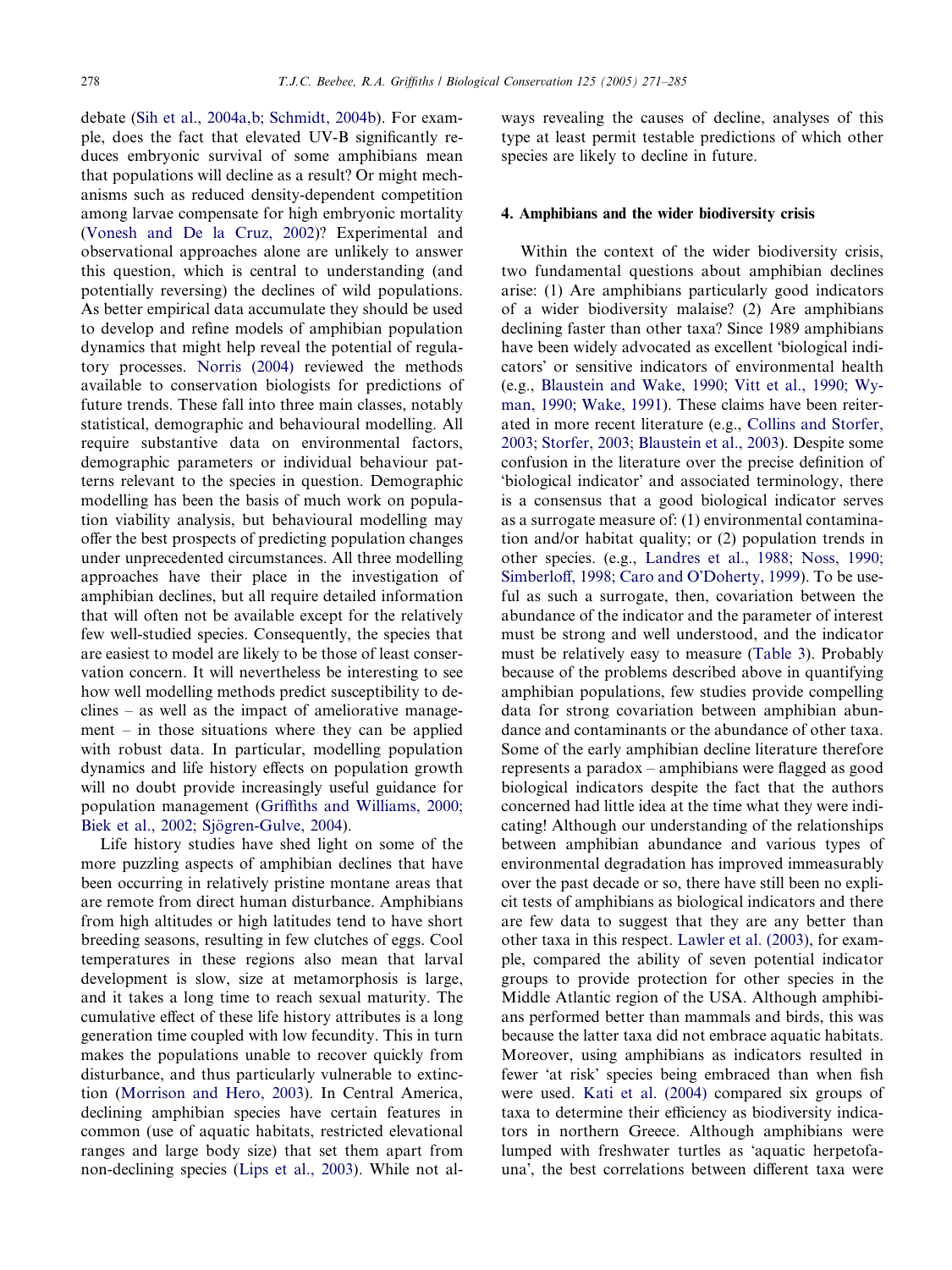<span id="page-8-0"></span>Table 3 Amphibians as potential biological indicators

| Biological indicator properties | Present in<br>amphibians? |
|---------------------------------|---------------------------|
| Covariation of population       | Not known                 |
| size with other taxa            |                           |
| Covariation of population       | Some species              |
| size with environmental         |                           |
| contaminants                    |                           |
| Covariation of population       | Some species              |
| size with habitat change        |                           |
| Well-known biology              | Some species              |
| Easily sampled                  | Some species              |
| Low variability in response     | Nο                        |
| to environmental stressors      |                           |
| Easy to distinguish natural     | No                        |
| population changes from         |                           |
| those induced by environmental  |                           |
| stressors                       |                           |

The list of biological indicator properties has been distilled from the reviews by [Landres et al. \(1988\), Noss \(1990\)](#page-12-0) and [Caro and O](#page-11-0)'Doherty [\(1999\).](#page-11-0)

between woody plants and small terrestrial birds. 'Aquatic herpetofauna' correlated with woody plants and birds, but overall, woody plants and small terrestrial birds were the best indicators of other taxa.

Two features of amphibians – their use of both aquatic and terrestrial habitats and their sensitive skin – are often quoted as making them particularly vulnerable to environmental change and therefore good indicators (e.g., [Blaustein and Wake, 1990; Wyman, 1990; Lips,](#page-11-0) [1998](#page-11-0)). This assumption may be over-simplistic. Very few amphibians divide their time equally between water and land, either within or between life-history stages. Moreover, a large number of species lead either entirely terrestrial or entirely aquatic existences through direct development or paedogenesis. Consequently, there is likely to be a considerable imbalance between the relative impacts of aquatic and terrestrial stressors for most species, and where both types of stressor are important, the complexity involved with disentangling their respective impacts may mitigate against using amphibians as surrogates for measuring those stressors. Equally, there are many other physiological parameters apart from skin sensitivity that may affect vulnerability to contaminants. Indeed, what little comparative literature exists suggests that amphibians vary considerably in their sensitivity to chemicals, and the notion that they are more sensitive than other taxa is not supported (e.g., [Hall](#page-12-0) [and Henry, 1992; Pechmann and Wilbur, 1994; Zhang,](#page-12-0) [1999](#page-12-0)). Of course, it is important to recognise that amphibians are a diverse group that may contain some as yet undiscovered and highly effective biological indicators. Nevertheless, as a class, they do seem to lack some of the fundamental properties of good indicators (Table 3). As previous authors have pointed out, all too often the advocacy of indicator groups is more related to the interests of their main proponents than to evidence that they are effective in this regard ([Williams](#page-14-0) [and Gaston, 1994; Stork and Samways, 1995; McGeoch](#page-14-0) [and Chown, 1998\)](#page-14-0). At present then, it may be easier to measure environmental stressors directly rather than attempting to use amphibians as surrogates.

Rather more progress has been made on the second issue of whether amphibians are declining faster than many other taxa. Reviewing evidence of status changes between 1600 and the 1970s, [Honegger](#page-12-0) [\(1981\)](#page-12-0) discovered only two amphibian extinctions compared with 28 for reptiles. Similarly, [Smith et al.](#page-13-0) [\(1993\)](#page-13-0) concluded that only around 0.07% of amphibian species were lost since 1600 and about 2% were under threat, in both cases the lowest figures for any vertebrate group. By striking contrast, [Stuart et al.](#page-14-0) [\(2004\)](#page-14-0) concluded that some 1856 amphibian species (32.5% of the total) are currently under threat, with 427 species (7.4%) critically endangered, according to IUCN categorisation. This compares with 12% of birds and 23% of mammals in the IUCN ''under threat'' designations. The situation for amphibians therefore seems to have worsened dramatically over the past 25 years. The evidence upon which these conclusions are based is rather scanty for many species, but there seems little doubt that the problem is now both real and serious. Nevertheless, even in relatively recent times the evidence suggests that in Europe reptiles have declined at least as much as amphibians ([Beebee, 1992\)](#page-11-0). It is also important to note that not all amphibians are declining. Many species remain apparently stable, including some that breed in the same ponds as declining species. A few, such as introduced cane toads *B*. *marinus*, are expanding their ranges to the extent of becoming pests ([Lever, 2001](#page-12-0)).

Although, we might hope to learn some general principles about threats to species from the study of amphibian declines, the converse may be at least equally important. There is widespread evidence of long-term bird declines around the world, including studies that cover multi-decade time series (e.g., [Pain et al., 1997;](#page-13-0) [Holmes and Sherry, 2001; Lane and Alonso, 2001\)](#page-13-0). As with amphibians, situations in which declines of some species are occurring commensurate with stability or increases of others are not uncommon (e.g., [Fuller et al.,](#page-12-0) [1995; Coppedge et al., 2001\)](#page-12-0). Unlike amphibians, however, most recent bird declines are readily explained by habitat change or destruction, or direct persecution. However, half a century ago many raptor species declined dramatically across much of Europe and North America. Most other birds were much less affected by what at the time was a completely mysterious problem. The cause turned out to be the widespread post-war application of organochlorine insecticides, residues of which accumulated in predatory birds, causing the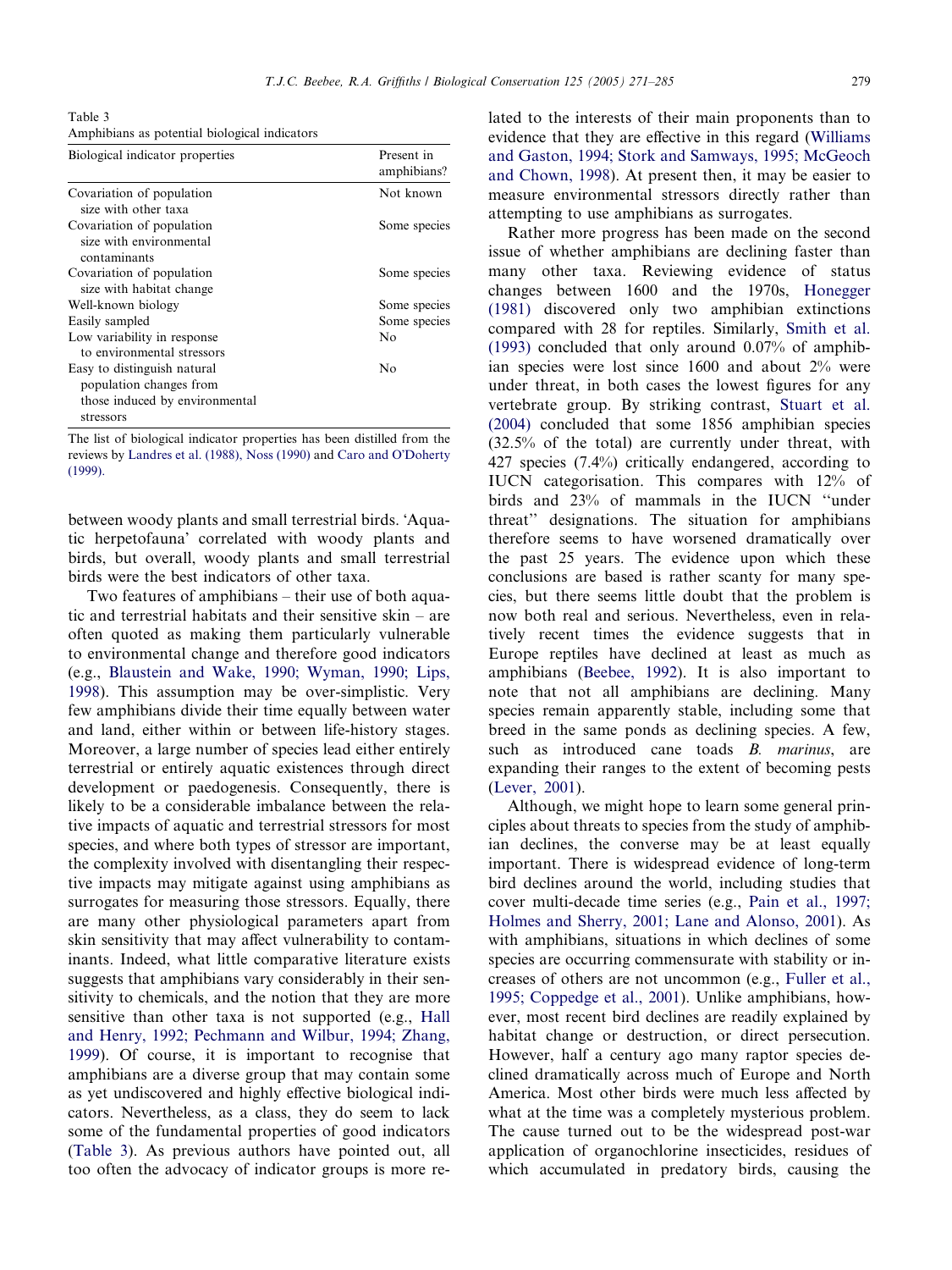<span id="page-9-0"></span>thinning of egg shells and thus dramatically increasing embryonic mortality. The discovery of this complex consequence of pesticide applications was a dramatic piece of detective work including both field observations and laboratory experiments (e.g., [Moore, 1967; Ratcliffe,](#page-13-0) [1970\)](#page-13-0). Proof of its importance was provided by the subsequent recovery of many raptor populations following the gross reductions in application rates of the offending chemicals that began during the 1970s.

Earlier work on pesticides and birds could therefore provide a valuable paradigm for current concerns about amphibians. Arguably the only meaningful test of whether a cause of decline has been discovered is the subsequent recovery of natural populations when the cause is removed ([Caughley, 1994](#page-11-0)). For raptors this has taken decades and remains incomplete. If ozone holes or global warming really are major agents underpinning amphibian declines (and probably many other ecosystem effects) it will probably be at least as long before we know for sure. Even this presupposes that political and legal instruments designed to address global threats to biodiversity – such as climate change – are implemented at the international level and work effectively. This will be a much more daunting task than the control of pesticides or removal of predators. At present the prospects for reversing anthropogenic climate change look bleak, though ef-

Table 4

Possible causes of amphibian decline and prospects of amelioration

forts to this end will no doubt continue. So far, and aside from habitat restoration, only in the specific and localised case of predatory fish introductions has a cause of amphibian declines been confirmed by removal [\(Vredenberg, 2004](#page-14-0)). Perhaps most difficult of all to address will be the consequences of emerging diseases, if these are confirmed as major causes of amphibian declines.

## 5. Conclusions

What, then, should be the priorities for research into the amphibian decline phenomenon? In a thoughtprovoking essay, [Caughley \(1994\)](#page-11-0) opined that conservation biologists would be unable to realise their goals of saving species from extinction unless empirical case studies of declining populations were underpinned by more theory. He argued that conservation biology is therefore progressing in two directions – enshrined within the 'declining population paradigm' and the -small population paradigm, respectively, – and that these need to be better integrated in conservation programmes. The problem of amphibian declines is firmly rooted in the 'declining population paradigm'. Research has gene-rally focused on documenting empirical case studies of particular species or habitats, with

| Cause of decline            | Major life stages<br>affected | Possible amelioration                                                                                                                | Limits to amelioration                                                                                                                                                    |
|-----------------------------|-------------------------------|--------------------------------------------------------------------------------------------------------------------------------------|---------------------------------------------------------------------------------------------------------------------------------------------------------------------------|
| Habitat destruction         | All                           | Protection of natural sites<br>Creation of amenity habitats<br>(e.g., garden ponds)                                                  | Habitat still fragmented<br>Not all species benefit                                                                                                                       |
| Road traffic                | Adults and<br>juveniles       | Under-road tunnels                                                                                                                   | Expensive; may not be adequately used by<br>many species                                                                                                                  |
| Pollution                   | All                           | Control of pollutant emissions<br>Development of natural resistance                                                                  | Economic pressures<br>Probably too slow in most situations                                                                                                                |
| Pathogens                   | All                           | Reduce transmission by stringent<br>hygiene rules<br>Selection for resistance                                                        | Will not control spread by non-human agents<br>Probably not possible in small populations or<br>too slow for novel, virulent pathogens                                    |
| Increased UV<br>irradiation | Eggs, embryos<br>and larvae   | Control of ozone-depleting chemical emissions<br>Dissolved organic matter in breeding ponds<br>Density dependent effects on survival | Long time-frame, may be too late<br>Not easily manipulated and may have other<br>unpredictable effects<br>Only helps if larval survival initially regulated<br>by density |
| Alien species               | Eggs, embryos<br>and larvae   | Extirpation of aliens<br>Persistence of habitats inaccessible to aliens                                                              | Often impracticable or impossible<br>Often few or nonexistent                                                                                                             |
| Climate change              | Eggs, embryos<br>and larvae   | Reduce emission of greenhouse gases<br>Facilitate change of biological range to new,<br>suitable areas                               | Long time-frame, may be too late<br>Difficult in developed landscapes and for<br>endemics with no alternative sites                                                       |
| Collection by<br>humans     | Adults                        | Laws to control exploitation (e.g., for food)                                                                                        | Difficult to enforce; probably not a major<br>cause of declines                                                                                                           |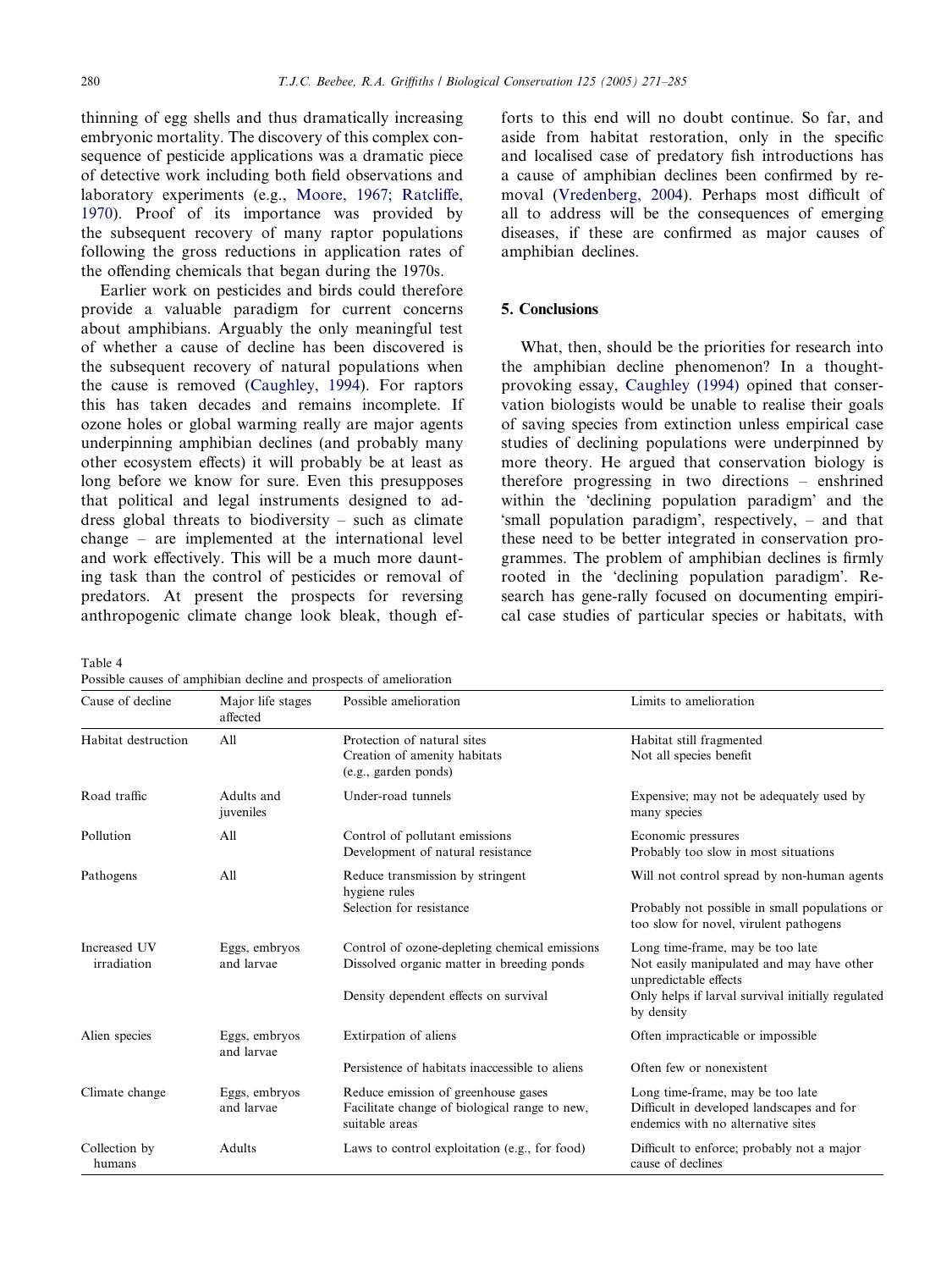<span id="page-10-0"></span>little underpinning by the more theoretical approaches enshrined within the 'small population paradigm'. Revisiting [Caughley](#page-11-0)'s (1994) declining population paradigm, [Norris \(2004\)](#page-13-0) points out that much of the theory that it requires is, in fact, well established but has just not been put into practice. As alluded to by [Biek et al.](#page-11-0) [\(2002\)](#page-11-0), what is therefore missing from amphibian decline research are explicit applications of the theoretical approaches embraced within the small population paradigm.

In practical terms, there is the crucial question of population monitoring. This is important both to detect declines and to determine responses to conservation work. In general, it will be more practicable to concentrate on methods for recording presence/absence (i.e., large scale changes) than to measure changes in individual population sizes. Exceptions to this could include species with relatively small numbers of well-characterised populations, such as B. calamita in Britain ([Buckley](#page-11-0) [and Beebee, 2004](#page-11-0)).

Although plausible causes of amphibian declines have been identified, we still do not fully understand how they operate at the population level. The effects of direct exploitation and habitat loss are often selfevident. More problematic are the consequences of climate change, pollutants and disease. Densitydependence of larval survival may dampen the effects of high early mortality (e.g., from UV-B) on adult population sizes [\(Kiesecker et al., 2001; Vonesh and](#page-12-0) [De la Cruz, 2002; Schmidt, 2004b\)](#page-12-0). High levels of mortality therefore do not necessarily translate into population declines. Of the various pathogens that have been investigated, chytrid fungi provide the most compelling link between amphibian die-offs and population declines [\(Daszak et al., 2003\)](#page-11-0), though even this organism is evidently tolerated in some situations ([Daszak et al., 2004; Retallick et al., 2004\)](#page-11-0). Clearly, bridging the gap between studies of the effects of agents of decline on individuals and landscape-level impacts on populations will require a multidisciplinary approach including experimental and modelling methods, and thus a much closer integration of 'declining population paradigm' and 'small population paradigm' approaches.

Finally, there should be increased efforts to test decline hypotheses at the population level. Successful re-establishment of amphibian populations by reintroductions to sites where the species recently became extinct is a potentially powerful way of demonstrating that the original causes of decline were correctly identified and remedied [\(Denton et al., 1997](#page-11-0)).

It seems likely to be some time before we can be sure that the main causes of amphibian declines have been accurately identified, by which point it will probably be too late to save many species. For reasons summarised in [Table 4,](#page-9-0) it will be exceedingly difficult to ameliorate any of the likely major causes of amphibian declines sufficiently to prevent many more losses over the coming decades. Habitat destruction, road traffic and direct exploitation are likely to accelerate as the human population continues to increase. Global pollution levels will be difficult to control for the same reason, though tighter regulations have led to local improvements in some instances. The ever-increasing mobility of humans makes controlling the spread of aliens and pathogens less and less feasible. UV irradiation levels will take decades to fall back to pre-21st century levels. assuming high rates of compliance with the international treaties. Amphibians often have rather long generation times and small effective population sizes, features that mitigate against adaptive responses to pathogens or pollutants within short time frames. Production of corridors or other movements of species in response to climate change are likely to be impractical in most situations, especially for rare endemics. We therefore take a pessimistic view of the future prospects of amphibian biodiversity on earth, while of course supporting further research on causes of the problem and advocating urgent remedial action wherever possible in the hope of making a dire situation slightly less dreadful.

Although biological research has led to great strides in our understanding of amphibian declines, apart from continuing to inform the issues with rigorous scientific data, it can do little about reversing global threats. Addressing this problem lies firmly within the disciplines of politics, legislation and socioeconomics. A major challenge for the future therefore lies in breaching traditional boundaries between scientific and social scientific approaches to the biodiversity crisis.

#### Acknowledgements

We thank the many research students and fellows who have worked in our laboratories over past years, and English Nature, The Leverhulme Trust, The Darwin Initiative and the Natural Environment Research Council for financial support. We are also grateful to B. Schmidt, J. Gerlach and an anonymous review for constructive criticism of an earlier manuscript.

# References

- Alexander, M.A., Eischeid, J.K., 2001. Climate variability in regions of amphibian declines. Conservation Biology 15, 930–942.
- Alford, R.A., Richards, S.J., 1999. Global amphibian declines: a problem in applied ecology. Annual Review of Ecology and Systematics 30, 133–165.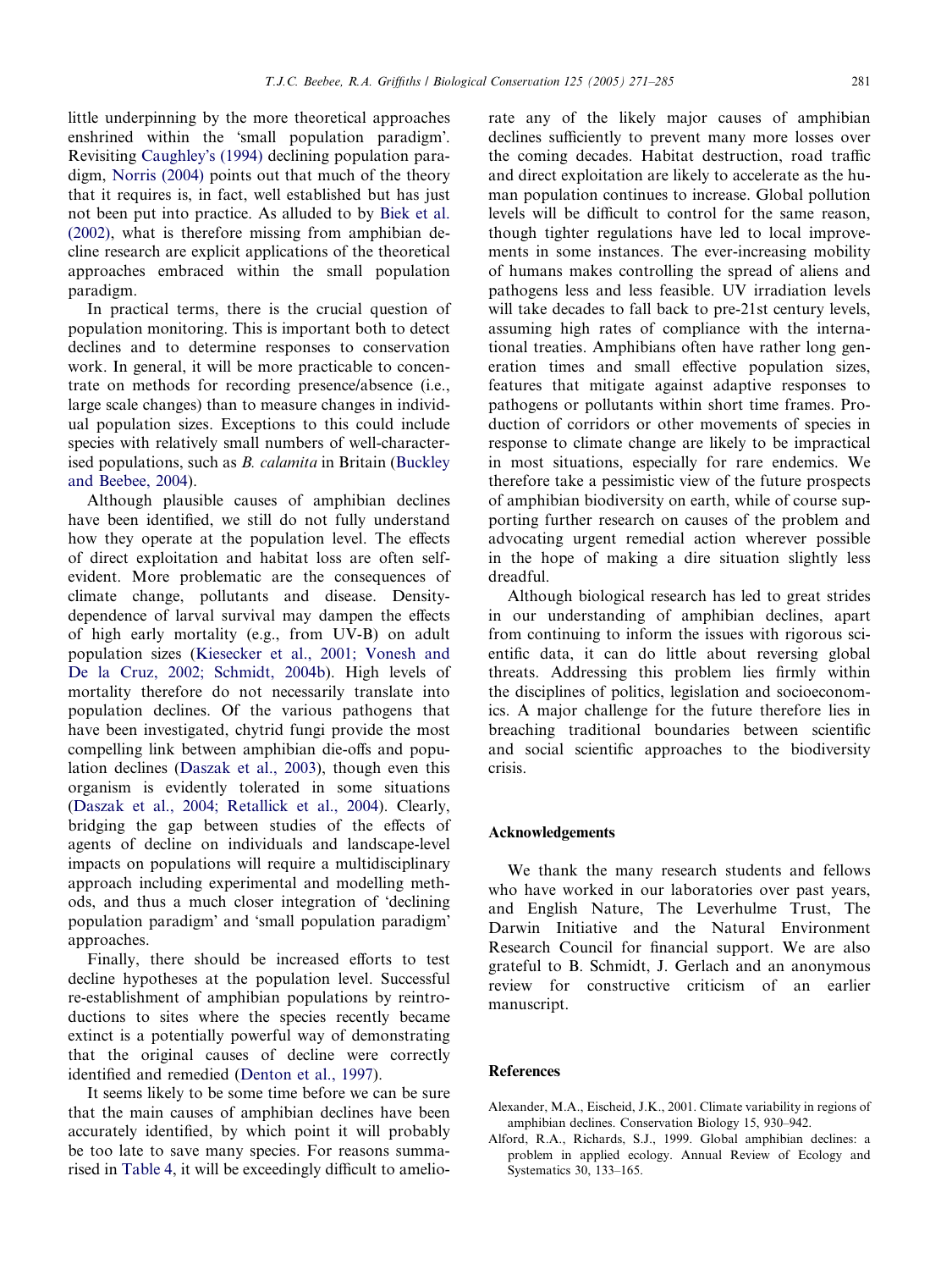- <span id="page-11-0"></span>Alford, R.A., Dixon, P.M., Pechmann, J.H.K., 2001. Global amphibian population declines. Nature 412, 499–500.
- Arntzen, J.W., Thorpe, R.S., 1999. Italian crested newts (Triturus carnifex) in the basin of Geneva: distribution and genetic interactions with autochthonous species. Herpetologica 55, 423– 433.
- Austin, J.D., Lougheed, S.C., Boag, B.T., 2004. Controlling for the effects of history and non-equilibrium conditions in gene flow estimates in northern bullfrog (Rana catesbeiana) populations. Genetics 168, 1491–1506.
- Beebee, T.J.C., 1992. Amphibian decline? Nature 355, 120.
- Beebee, T.J.C., 1995. Amphibian breeding and climate. Nature 374, 219–220.
- Beebee, T.J.C., Rowe, G., 2001. Application of genetic bottleneck testing to the investigation of amphibian declines: a case study with natterjack toads. Conservation Biology 15, 266–270.
- Berger, L., Speare, R., Daszak, P., Green, E., Cunningham, A.A., Goggin, C.L., Slocombe, R., Ragan, M.A., Hyatt, A.D., McDonald, K.R., Hines, H.B., Lips, K.R., Marantelli, G., Parkes, H., 1998. Chytridiomycosis causes amphibian mortality associated with population declines in the rain forests of Australia and Central America. Proceedings of the National Academy of Sciences USA 95, 9031–9036.
- Berven, K.A., Grudzien, T.A., 1990. Dispersal in the wood frog (Rana sylvatica): implications for genetic population structure. Evolution 44, 2047–2056.
- Biek, R., Funk, C.W., Maxell, B.A., Mills, S.L., 2002. What is missing in amphibian decline research: insights from ecological sensitivity analysis. Conservation Biology 16, 728–734.
- Blaustein, A.R., Keisecker, J.M., 2002. Complexity in conservation: lessons from the global decline of amphibian populations. Ecology Letters 5, 597–608.
- Blaustein, A.R., Wake, D.B., 1990. Declining amphibian populations: a global phenomenon. Trends in Ecology and Evolution 5, 203– 204.
- Blaustein, A.R., Wake, D.B., Sousa, W.P., 1994a. Amphibian declines: judging stability, persistence, and susceptibility of populations to local and global extinctions. Conservation Biology 8, 60–71.
- Blaustein, A.R., Romansic, J.M., Kiesecker, J.M., Hatch, A.C., 2003. Ultraviolet radiation, toxic chemicals and amphibian population declines. Diversity and Distributions 9, 123–140.
- Blaustein, A.R., Belden, D.H., Olson, D.M., Green, D.M., Root, T.L., Kiesecker, J.M., 2001. Amphibian breeding and climate change. Conservation Biology 15, 1804–1809.
- Blaustein, A.R., Hoffman, P.D., Hokit, D.G., Kiesecker, J.M., Walls, S.C., Hays, J.B., 1994b. UV repair and resistance to solar UV-B in amphibian eggs; A link to population declines? Proceedings of the National Academy of Sciences USA 91, 1791–1795.
- Boyce, M.S., McDonald, L.L., 1999. Relating populations to habitats using resource selection functions. Trends in Ecology and Evolution 14, 268–272.
- Brede, E.G., Beebee, T.J.C., 2004. Contrasting population structure in two sympatric anurans: implications for species conservation. Heredity 92, 110–117.
- Brede, E.G., Thorpe, R.S., Arntzen, J.W., Langton, T.E.S., 2000. A morphometric study of a hybrid newt population (Triturus cristatus/T. carnifex): Beam Brook Nurseries, Surrey, UK. Biological Journal of the Linnean Society 70, 685–695.
- Bridges, A.S., Dorcas, M.E., 2000. Temporal variation in anuran calling behaviour: implications for surveys and monitoring programs. Copeia 2000, 587–592.
- Buckley, J., Beebee, T.J.C., 2004. Monitoring the conservation status of an endangered amphibian: the natterjack toad Bufo calamita in Britain. Animal Conservation 7, 221–228.
- Caro, T.M., O'Doherty, G., 1999. On the use of surrogate species in conservation biology. Conservation Biology 13, 805–814.
- Carey, C., Alexander, M.A., 2003. Climate change and amphibian declines: is there a link? Diversity and Distributions 9, 111–121.
- Caughley, G., 1994. Directions in conservation biology. Journal of Animal Ecology 63, 215–244.
- Collins, J.P., Storfer, A., 2003. Global amphibian declines: sorting the hypotheses. Diversity and Distributions 9, 89–98.
- Collins, J.P., Brunner, J.L., Jancovich, J.K., Schock, D.M., 2004. A model host–pathogen system for studying infectious disease dynamics in amphibians: tiger salamanders (Ambystoma tigrinum) and Ambystoma tigrinum virus. Herpetological Journal 14, 195– 200.
- Cooke, A.S., 1995. A comparison of survey methods for crested newts (Triturus cristatus) and night counts at a secure site, 1983–1993. Herpetological Journal 5, 221–228.
- Coppedge, B.R., Engle, D.M., Masters, R.E., Gregory, M.S., 2001. Avian response to landscape change in fragmented southern Great Plains grasslands. Ecological Applications 11, 47–59.
- Cornuet, J.M., Luikart, G., 1996. Description and power analysis of two tests for detecting recent population bottlenecks from allele frequency data. Genetics 144, 2001–2014.
- Crouch, W.B., Paton, P.W.C., 2000. Using egg-mass counts to monitor wood frog populations. Wildlife Society Bulletin 28, 895–901.
- Crouch, W.B., Paton, P.W.C., 2002. Assessing the use of call surveys to monitor breeding anurans in Rhode Island. Journal of Herpetology 36, 185–192.
- Cummins, C.P., 2002. Testing for the effects of UV-B radiation on anti-predator behavior in amphibians: a critique and some suggestions. Ethology 108, 643–648.
- Cunningham, A.A., Langton, T.E.S., Bennett, P.M., Lewin, J-F., Drury, S.E.N., Gough, R.E., Macgregor, S.K., 1996. Pathological and microbiological findings from incidents of unusual mortality of the common frog (Rana temporaria). Philosophical Transactions of the Royal Society of London B 351, 1539–1557.
- Daszak, P., Cunningham, A.A., Hyatt, A.D., 2003. Infectious disease and amphibian population declines. Diversity and Distributions 9, 141–150.
- Daszak, P., Strieby, A., Cunningham, A.A., Longcore, J.E., Brown, C.C., Porter, D., 2004. Experimental evidence that the bullfrog (Rana catesbeiana) is a potential carrier of chytridomycosis, an emerging fungal disease of amphibians. Herpetological Journal 14, 201–207.
- Davidson, C., 2004. Declining downwind: amphibian population declines in California and historical pesticide use. Ecological Applications 14, 1892–1902.
- Davidson, C., Shaffer, H.B., Jennings, M.R., 2001. Decline of the California redlegged frog: climate, UV-B, habitat and pesticide hypotheses. Ecological Applications 11, 464–479.
- Davidson, C., Shaffer, H.B., Jennings, M.R., 2002. Spatial tests of the pesticide drift, habitat destruction, UV-B, and climate change hypotheses for California amphibian declines. Conservation Biology 16, 1588–1601.
- Denton, J.S., Beebee, T.J.C., 1993. Reproductive strategies in a femalebiased population of natterjack toads (Bufo calamita). Animal Behaviour 46, 1169–11175.
- Denton, J.S., Hitchings, S.P., Beebee, T.J.C., Gent, A., 1997. A recovery program for the natterjack toad (Bufo calamita) in Britain. Conservation Biology 11, 1329–1338.
- Driscoll, D.A., 1999. Genetic neighbourhood and effective population size for two endangered frogs. Biological Conservation 88, 221– 229.
- Esteal, S., Floyd, R.B., 1986. The ecological genetics of introduced populations of the giant toad, Bufo marinus (Amphibia: Anura): dispersal and neighbourhood size. Biological Journal of the Linnean Society 27, 17–45.
- Findlay, C.S., Bourdages, J., 2000. Response time of wetland biodiversity to road construction on adjacent lands. Conservation Biology 14, 86–94.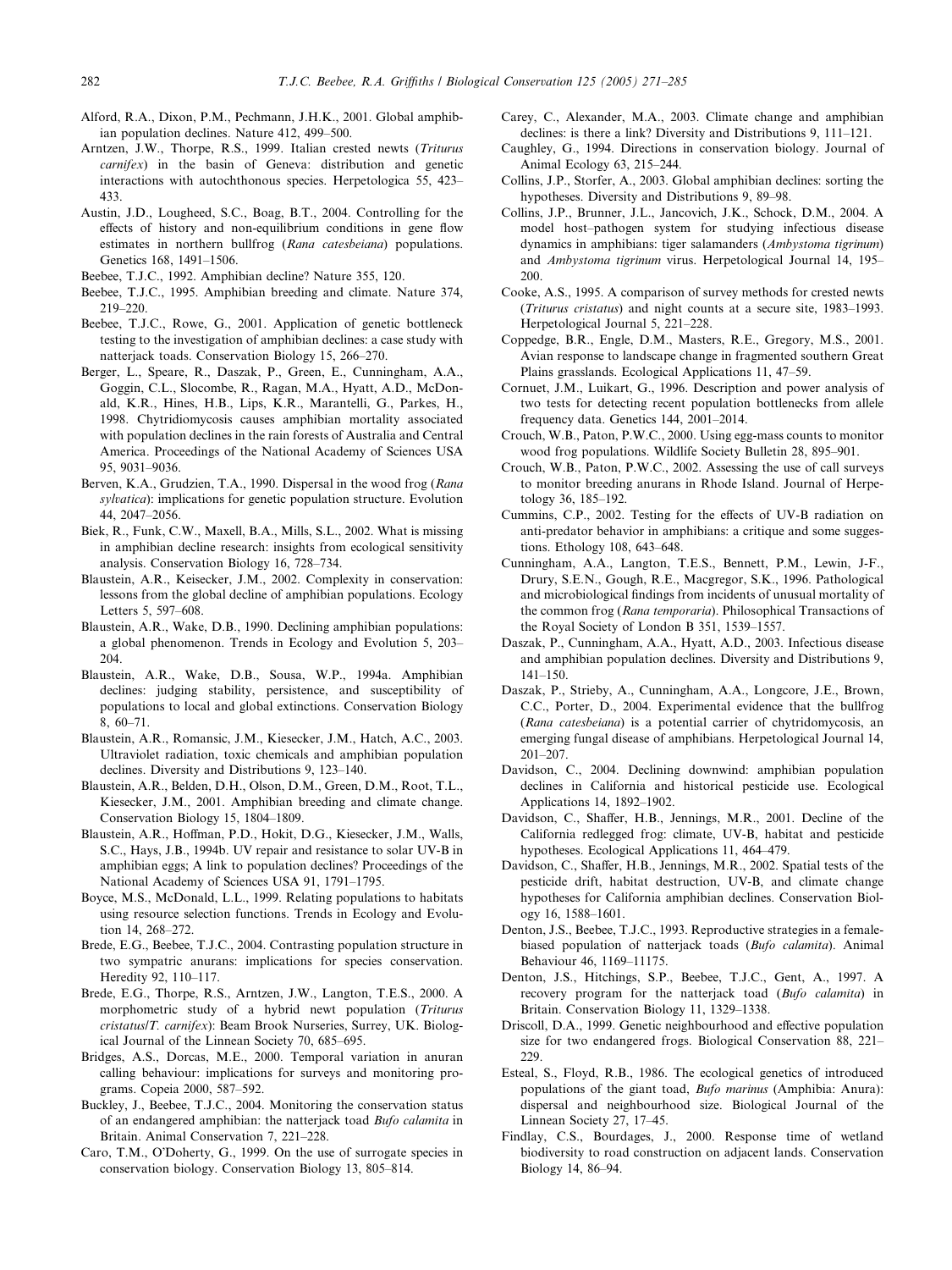- <span id="page-12-0"></span>Frankham, R., 1995. Effective population size/adult population size ratios in wildlife: a review. Genetical Research 66, 95–107.
- Frankham, R., Ballou, J.D., Briscoe, D.A., 2002. Introduction to Conservation Genetics. Cambridge University Press, Cambridge.
- Fuller, R.J., Gregory, R.D., Gibbons, D.W., Marchant, J.H., Wilson, J.D., Baillie, S.R., Carter, N., 1995. Population declines and range contractions among lowland farmland birds in Britain. Conservation Biology 9, 1425–1441.
- Funk, W.C., Tallmon, D.A., Allendorf, F.W., 1999. Small effective population size in the long-toed salamander. Molecular Ecology 8, 1633–1640.
- Gibbs, J.P., Breisch, A.R., 2001. Climate warming and calling phenology of frogs near Ithaca, New York, 1900–1999. Conservation Biology 15, 1175–1178.
- Green, D.M., 1997. Perspectives on amphibian declines: defining the problem and searching for answers. In: Green, D.M. (Ed.), Amphibians in Decline: Canadian Studies of a Global Problem. Society for the Study of Amphibians and Reptiles, USA, pp. 291– 308.
- Green, D.M., 2003. The ecology of extinction: population fluctuation and decline in amphibians. Biological Conservation 111, 331–343.
- Griffiths, R.A., Raper, S.J., 1994. A review of current techniques for sampling amphibian communities. JNCC Report No. 210. Joint Nature Conservation Committee, Peterborough, UK.
- Griffiths, R.A., Raper, S.J., Brady, L.D., 1996. Evaluation of a standard method for surveying common frogs (Rana temporaria) and newts (Triturus cristatus, T. helveticus and T. vulgaris). JNCC Report No. 259. Joint Nature Conservation Committee, Peterborough, UK.
- Griffiths, R.A., Williams, C., 2000. Modelling population dynamics of great crested newts (Triturus cristatus): a population viability analysis. Herpetological Journal 10, 157–163.
- Hall, R.J., Henry, P.F.P., 1992. Assessing the effects of pesticides on amphibians and reptiles: status and needs. Herpetological Journal 2, 65–71.
- Hayes, T.B., Collins, A., Lee, M., Mendoza, M., Noriega, N., Stuart, A.A., Vonk, A., 2002a. Hermaphroditic, demasculinised frogs after exposure to the herbicide atrazine at low ecologically relevant doses. Proceedings of the National Academy of Sciences USA 99, 5476–5480.
- Hayes, T.B., Haston, K., Tsui, M., Hoang, A., Haeffele, C., Vonk, A., 2002b. Feminization of male frogs in the wild. Nature 419, 895– 896.
- Hecnar, S.J., MCloskey, R.T., 1997. Spatial scale and determination of species status of the green frog. Conservation Biology 11, 670– 682.
- Hels, T., Buchwald, E., 2001. The effect of road kills on amphibian populations. Biological Conservation 99, 331–340.
- Heyer, W.R., 2003. Ultraviolet-B and amphibia. Bioscience 53, 540– 541.
- Heyer, W.R., Donnelly, M.A., McDiarmid, R.W., hayek, L.-A., Foster, M.S., 1994. Measuring and Monitoring Biological Diversity. Standard Methods for Amphibians. Smithsonian Institution Press, Washington.
- Holmes, R.T., Sherry, T.W., 2001. Thirty-year bird population trends in an unfragmented temperate deciduous forest: importance of habitat change. Auk 118, 589–609.
- Honegger, R.E., 1981. List of amphibians and reptiles known or thought to have become extinct since 1600. Biological Conservation 19, 141–158.
- Houlahan, J.E., Findlay, C.S., 2003. The effects of adjacent land use on wetland amphibian species richness and community composition. Canadian Journal of Fisheries and Aquatic Sciences 60, 1078–1094.
- Houlahan, J.E., Findlay, C.S., Schmidt, B.R., Meyer, A.H., Kuzmin, S.L., 2000. Quantitative evidence for global amphibian population declines. Nature 404, 752–755.
- Jancovich, J.K., Davidson, E.W., Morado, J.F., Jacobs, B.L., Collins, J.P., 1997. Isolation of a lethal virus from the endangered tiger salamander Ambystoma tigrinum stebbinsi. Diseases of Aquatic Organisms 31, 161–167.
- Jancovich, J.K., Davidson, E.W., Seiler, A., Jacobs, B.L., Collins, J.P., 2001. Transmission of the Ambystoma tigrinum virus to alternate hosts. Diseases of Aquatic Organisms 46, 159–163.
- Jehle, R., Arntzen, J.W, Burke, T., Krupa, A.P., Hödl, W., 2001. The annual number of breeding adults and the effective population size of syntopic newts (Triturus cristatus, T. marmoratus). Molecular Ecology 10, 839–850.
- Jensen, J.B., Camp, C.D., 2003. Human exploitation of amphibians. In: Semlitsch, R.D. (Ed.), Amphibian Conservation. Smithsonian Books, Washington.
- Johnson, P.T.J., Chase, J.M., 2004. Parasites in the food web: linking amphibian malformations and aquatic eutrophication. Ecology Letters 7, 521–526.
- Johnson, P.T.J., Lunde, J.K.B., Thurman, E.M., Ritchie, E.G., Wray, S.N., Sutherland, D.R., Kapfer, J.M., Frest, T.J., Bowerman, J., Blaustein, A.R., 2002. Parasite (Riberiroia ondatrae) infection linked to amphibian malformations in the western United States. Ecological Monographs 72, 151–168.
- Kati, V., Devillers, P., Dufrene, M., Legakis, A., Vokou, D., Lebrun, P., 2004. Testing the value of six taxonomic groups as biodiversity indicators at a local scale. Conservation Biology 18, 667–675.
- Kats, L.B., Ferrer, R.P., 2003. Alien predators and amphibian declines: review of two decades of science and the transition to conservation. Diversity and Distributions 9, 99–110.
- Kats, L.B., Kiesecker, J.M., Chivers, D.P., Blaustein, A.R., 2000. Effects of UV-B radiation on anti-predator behavior in three species of amphibians. Ethology 106, 921–931.
- Kats, L.B., Kiesecker, J.M., Chivers, D.P., Blaustein, A.R., 2002. Effects of UV-B radiation on anti-predator behaviour in amphibians: reply to Cummins. Ethology 108, 649–654.
- Kiesecker, J.M., 2002. Synergism between trematode infection and pesticide exposure: a link to amphibian limb deformities in nature? Proceedings of the National Academy of Sciences USA 99, 9900– 9904.
- Kiesecker, J.M., Blaustein, A.R., 1995. Synergism between UV-B radiation and a pathogen magnifies amphibian embryo mortality in nature. Proceedings of the National Academy of Sciences USA 92, 11049–11052.
- Kiesecker, J.M., Blaustein, A.R., Belden, L.K., 2001. Complex causes of amphibian decline. Nature 410, 681–684.
- Knapp, R.A., Matthews, K.R., 2000. Non-native fish introductions and the decline of the mountain yellow-legged frog from within protected areas. Conservation Biology 14, 428–438.
- Kolozsvary, M.B., Swihart, R.K., 1999. Habitat fragmentation and the distribution of amphibians: patch and landscape correlates in farmland. Canadian Journal of Zoology 77, 1288–1299.
- Landres, P.B., Verner, J., Thomas, J.W., 1988. Ecological uses of vertebrate indicator species: a critique. Conservation Biology 2, 316–328.
- Lane, S.J., Alonso, J.C., 2001. Status and extinction probabilities of great bustard (Otis tarda) leks in Andalucia, southern Spain. Biodiversity and Conservation 10, 893–910.
- Lawler, J.J., White, D., Sifneos, J.C., Master, L.L., 2003. Rare species and the use of indicator groups for conservation planning. Conservation biology 17, 875–882.
- Lever, C., 2001. The Cane Toad. The History and Ecology of a Successful Colonist. Westbury Publishing, West Yorkshire, UK.
- Licht, L.E., 2003. Shedding light on ultraviolet radiation and amphibian embryos. Bioscience 53, 551–561.
- Lips, K.R., 1998. Decline of a tropical montane amphibian fauna. Conservation Biology 12, 106–117.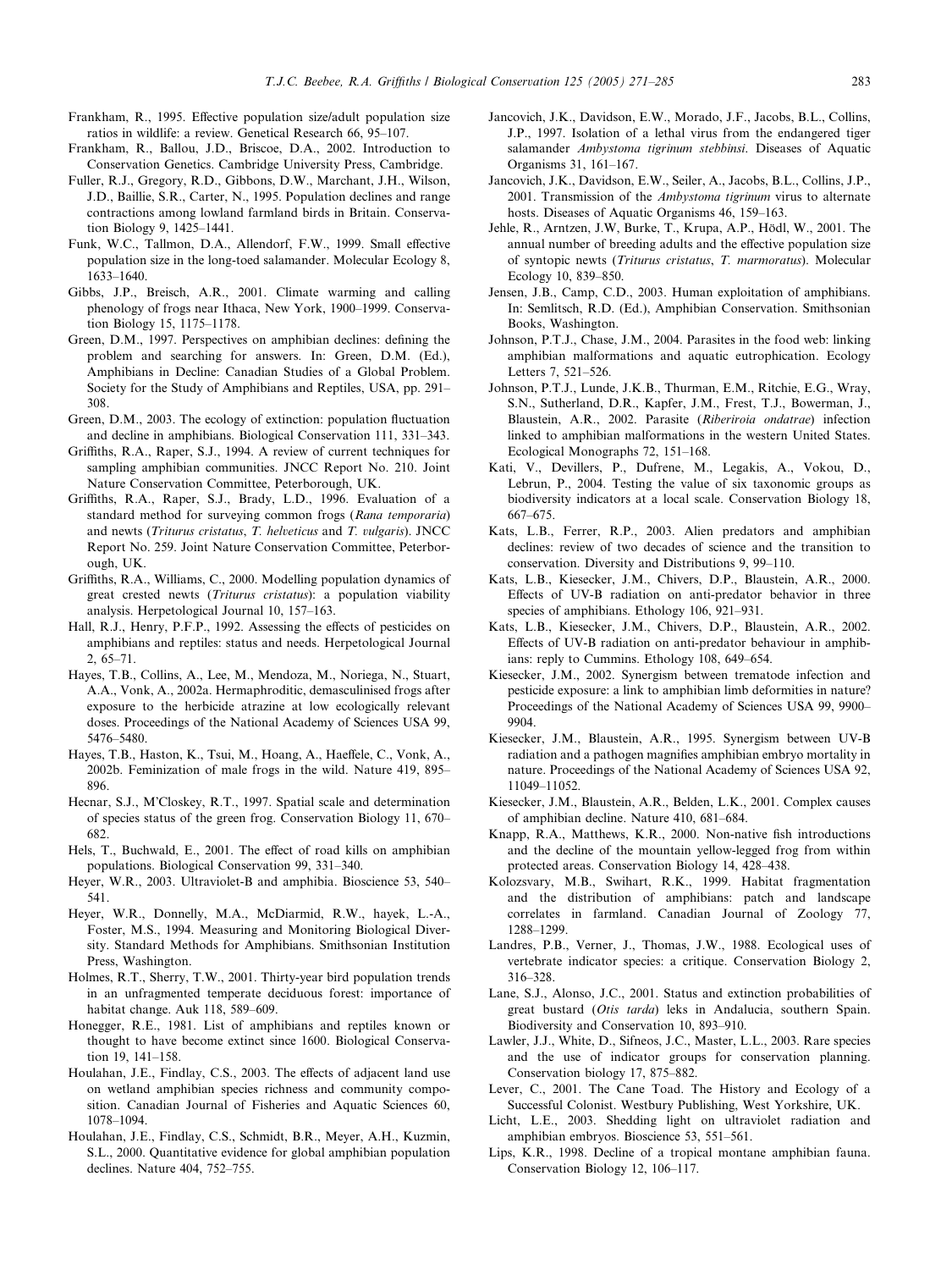- <span id="page-13-0"></span>Lips, K.R., 1999. Mass mortality and population declines of anurans at an upland site in western Panama. Conservation Biology 13, 117–125.
- Lips, K.R., Reeve, J.D., Witters, L.R., 2003. Ecological traits predicting amphibian population declines in Central America. Conservation Biology 17, 1078–1088.
- MacKenzie, D.I., Nichols, J.D., Lachman, G.B., Droege, S., Royle, J.A., Langtimm, C.A., 2002. Estimating site occupancy when detection probabilities are less than one. Ecology 83, 2248–2255.
- Marsh, D.M., 2001. Fluctuations in amphibian populations: a metaanalysis. Biological Conservation 101, 327–335.
- McGeoch, M.A., Chown, S.L., 1998. Scaling up the value of bioindicators. Trends in Ecology and Evolution 13, 46–47.
- Merrell, D.J., 1968. A comparison of the estimated and the ''effective'' size of breeding populations of the leopard frog Rana pipiens. Evolution 22, 274–283.
- Meyer, A.H., Schmidt, B.R., Grossenbacher, K., 1998. Analysis of three amphibian populations with quarter-century long time-series. Proceedings of the Royal Society of London B 265, 523–528.
- Middleton, E.M., Herman, J.R., Celarier, E.A., Wilkinson, J.W., Carey, C., Rusin, R.J., 2001. Evaluating ultraviolet radiation exposure with satellite data at sites of amphibian declines in Central and South America. Conservation Biology 15, 914– 929.
- Moore, N.W., 1967. Pesticides and birds: a review of the situation in Great Britain to 1965. Bird Study 12, 222–252.
- Morehouse, E.A., James, T.Y., Ganley, A.R.D., Vilgalys, R., Berger, L., Murphy, P.J., Longcore, J.E., 2003. Multilocus sequence typing suggests the chytrid pathogen of amphibians is a recently emerged clone. Molecular Ecology 12, 395–403.
- Morrison, C., Hero, J.-M., 2003. Geographical variation in life-history characteristics of amphibians: a review. Journal of Animal Ecology 72, 270–279.
- Norris, K., 2004. Managing threatened species: the ecological toolbox, evolutionary theory and declining-population paradigm. Journal of Applied Ecology 41, 413–426.
- Noss, R.F., 1990. Indicators for monitoring biodiversity: a hierarchal approach. Conservation Biology 4, 355–364.
- Pain, D.J., Hill, D., McCracken, D.I., 1997. Impact of agricultural intensification of pastoral systems on bird distributions in Britain 1970–1990. Agriculture Ecosystems and Environment 64, 19–32.
- Pahkala, M., Merila, J., Ots, I., Laurila, A., 2003a. Effects of ultraviolet-B radiation on metamorphic traits in the common frog Rana temporaria. Journal of Zoology London 259, 57–62.
- Pahkala, M., Laurila, A., Merila, J., 2003b. Effects of ultraviolet-B radiation on common frog Rana temporaria embryos along a latitudinal gradient. Oecologia 133, 458–465.
- Palen, W.J., Schindler, D.E., Adams, M.J., Pearl, C.A., Bury, R.B., Diamond, S.A., 2002. Optical characteristics of natural waters protect amphibians from UV-B in the US Pacific northwest. Ecology 83, 2951–2957.
- Parmesan, C., Yohe, G., 2003. A globally coherent fingerprint of climate change impacts across natural systems. Nature 421, 37–42.
- Paul, N.D., Gwynn-Jones, D., 2003. Ecological roles of solar UV radiation: towards an integrated approach. Trends in Ecology and Evolution 18, 48–55.
- Pechmann, J.H.K., Wilbur, H.M., 1994. Putting declining amphibian populations in perspective: natural fluctuations and human impacts. Herpetologica 50, 65–84.
- Pechmann, J.H.K., Scott, D.E., Semlitsch, R.D., Caldwell, J.P., Vitt, L.J., Gibbons, J.W., 1991. Declining amphibian populations: the problem of separating human impacts from natural fluctuations. Science 253, 892–895.
- Pellet, J., Schmidt, B.R., 2005. Monitoring distribution using call surveys: estimating site occupancy, detection probabilities and inferring absence. Biological Conservation 123, 27–35.
- Petranka, J.W., Smith, C.K., Scott, A.F., 2004. Identifying the minimal demographic unit for monitoring pond-breeding amphibians. Ecological Applications 14, 1065–1078.
- Pounds, J.A., Fogden, M.P.L., Savage, J.M., Gorman, G.C., 1997. Tests of null models for amphibian declines on a tropical mountain. Conservation Biology 11, 1307–1322.
- Pounds, J.A., Fogden, M.P.L., Campbell, J.H., 1999. Biological response to climate change on a tropical mountain. Nature 398, 611–615.
- Ratcliffe, D.A., 1970. Changes attributable to pesticides in egg breaking and eggshell thickness in some British birds. Journal of Applied Ecology 7, 67–68.
- Ray, N., Lehmann, A., Joly, R., 2002. Modelling spatial distribution of amphibian populations: a GIS approach based on habitat matrix permeability. Biodiversity and Conservation 11, 2143–2165.
- Reading, C.J., 1998. The effect of winter temperatures on the timing of breeding activity in the common toad. Oecologia 117, 469–475.
- Retallick, P.W.R., McCallum, H., Speare, R., 2004. Endemic infection of the amphibian chytrid fungus in a frog community post-decline. PLOS Biology 2, 1965–1971.
- Robinson, J., Griffiths, R.A., Jeffreys, P., 2003. Susceptibility of frog (Rana temporaria) and toad (Bufo bufo) eggs to invasion by Saprolegnia. Amphibia–Reptilia 24, 261–268.
- Rowe, G., Beebee, T.J.C., 2003. Population on the verge of a mutational meltdown? Fitness costs of genetic load for an amphibian in the wild? Evolution 57, 177–181.
- Rowe, G., Beebee, T.J.C., 2004. Reconciling genetic and demographic estimates of effective population size in the anuran amphibian  $Bufo$ calamita. Conservation Genetics 5, 287–298.
- Royle, J.A., 2004. Modelling abundance index data from anuran calling surveys. Conservation Biology 18, 1378–1385.
- Schmidt, B.R., 2003. Count data, detection probabilities, and the demography, dynamics, distribution, and decline of amphibians. Comptes Rendues Biologie 326, 119–124.
- Schmidt, B.R., 2004a. Declining amphibian populations: the pitfalls of count data in the study of diversity, distributions, dynamics and demography. Herpetological Journal 14, 167–174.
- Schmidt, B., 2004b. Pesticides, mortality and population growth rate. Trends in Ecology and Evolution 19, 459–460.
- Scribner, K.T., Arntzen, J.W., Burke, T., 1997. Effective numbers of breeding adults in Bufo bufo estimated from age-specific variation at minisatellite loci. Molecular Ecology 6, 701–712.
- Shirose, L.J., Bishop, C.A., Green, D.M., MacDonald, C.J., Brooks, R.J., Helferty, N.J., 1997. Validation tests of an amphibian call count survey technique in Ontario, Canada. Herpetologica 53, 312– 320.
- Sih, A., Bell, A.M., Kerby, J.L., 2004a. Two stressors are far deadlier than one. Trends in Ecology and Evolution 19, 274–276.
- Sih, A., Kerby, J., Bell, A., Relyea, R., 2004b. Response to Schmidt. Pesticides, mortality and population growth rate. Trends in Ecology and Evolution 19, 460–461.
- Simberloff, D., 1998. Flagships, umbrellas, and keystones: is singlespecies management passé in the landscape era. Biological Conservation 83, 247–257.
- Sjögren-Gulve, P., 2004. Modeling amphibians and reptiles: an overview. In: Acakaya, H. et al. (Eds.), Species Management: Case Studies. Oxford University Press, New York, pp. 273–280.
- Skelly, D.K., Yurewicz, K.L., Werner, E.E., Relyea, R.A., 2003. Estimating decline and distributional change in amphibians. Conservation Biology 17, 744–751.
- Smith, F.D.M., May, R.M., Pellew, R., Johnson, T.H., Walter, K.R., 1993. How much do we know about the current extinction rate? Trends in Ecology and Evolution 8, 375–378.
- Soulé, M.E., 1986. Conservation Biology. In: The Science of Scarcity and Diversity. Sinauer, New York, USA.
- Storfer, A., 2003. Amphibian declines: future directions. Diversity and Distributions 9, 151–163.